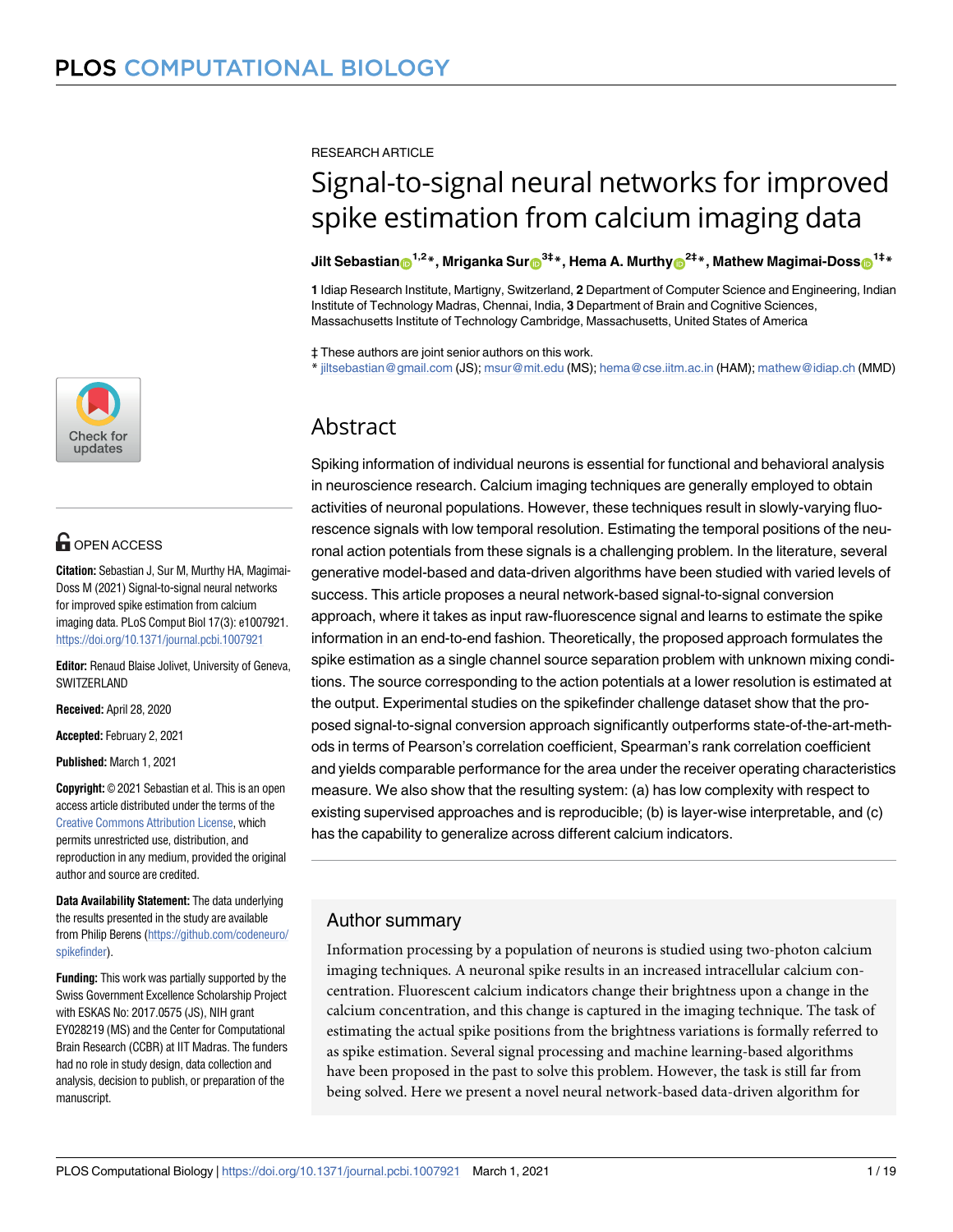<span id="page-1-0"></span>**Competing interests:** NO

spike estimation. Our method takes the fluorescence recording as the input and synthesizes the spike information signal, which is well-correlated with the actual spike positions. Our method outperforms state-of-the-art methods on a standard evaluation framework. We further analyze different components of the model and discuss its benefits.

## **1 Introduction**

Analyzing the brain's responses to several types of stimuli enables an understanding of brain behavior and cognition. The responses of the neurons manifest as a spike train, which encodes the information present in the stimulus. State-of-the-art scanning methods track the activity of a population of neurons by using fluorescence emitting capability of calcium indicator proteins/dye  $[1-4]$ . However, the calcium fluorescence recording of each neuron is only an indirect indicator of the actual spiking process. The presence of fluorescence level fluctuations, slow dynamics of the calcium fluorescence signal, and unknown noise-levels make it hard to identify the exact underlying spike information  $[5-7]$ . Hence, approaches capable of obtaining the spike positions from the calcium fluorescence signals are of utmost interest to computational neuroscience community.

We provide a brief overview of the existing spike estimation algorithms. They can be broadly categorized into generative and data-driven approaches:

- 1. Generative methods model the fluorescence signal as the response of the calcium indicator to the spike occurrences. They rely on several model-specific assumptions. Deconvolutionbased approaches consider convolutive assumptions about the spiking process  $[8-11]$ , whereas biophysical model-based approaches estimate the most probable spike train which generated the fluorescence output [\[12\]](#page-17-0). Other model-based approaches include template matching  $[3, 13]$  $[3, 13]$  $[3, 13]$  $[3, 13]$ , auto-regressive formulation  $[14]$  and, approximate Bayesian inference based on deconvolution  $[5, 15]$  $[5, 15]$  $[5, 15]$  $[5, 15]$ . These models are limited by the apriori assumptions about the model, which has stringent approximations regarding the shape of the calcium response and the noise statistics. Recently, a non-model based signal processing approach for spike estimation is presented in [[16](#page-17-0)] that uses the agnostic nature of group delay to estimate the spike locations. It has a comparable performance with other popular algorithms in the literature.
- 2. Supervised models predict the spike information from the fluorescence signal, either using a set of features derived from the signal or using the raw signal itself. Data-driven methods are recently gaining traction owing to the availability of simultaneous electrophysiological and two-photon scanning-based neuronal recordings. For instance, a neural network-based supervised Spike Triggered Mixture (STM) model [\[17\]](#page-17-0) is used for learning the *λ* parameter of a given Poisson model in  $[18]$  to obtain the spike estimates from the calcium signals. Recent methods use fluorescence signals with or without a contextual window (supplementary material—[\[19\]](#page-17-0)) for estimating the spike information. Neural network-based variants such as "convi6", "Deepspike", "Purgatorio", and "Embedding of CNNs" have had varying levels of success and outperformed data-driven baseline method  $[17]$  $[17]$  $[17]$  on a standard evalua-tion framework (supplementary material—[\[19\]](#page-17-0)). A gated recurrent unit (GRU)-based approach recently attempted to estimate down-sampled action potentials directly from the 2-D calcium imaging output, combining regions-of-interest (ROI) estimation and spike estimation tasks [[20](#page-17-0)]. An adversarial variational autoencoder (VAE) is employed in [\[21](#page-18-0)] for improved spike inference compared to the factorized posteriors used in standard VAEs.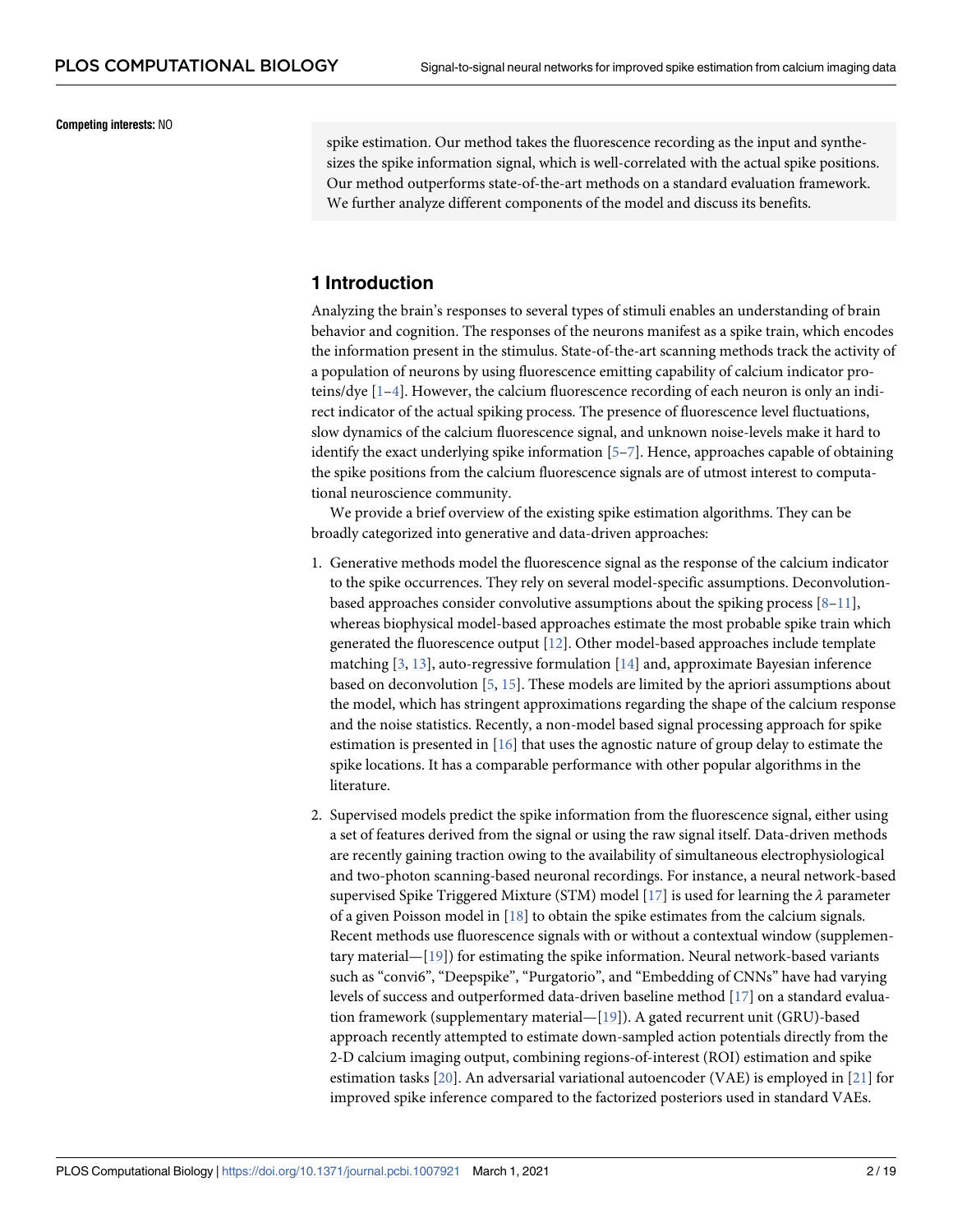<span id="page-2-0"></span>Spikefinder challenge [\(http://spikefinder.codeneuro.org/](http://spikefinder.codeneuro.org/)) [\[19\]](#page-17-0), a contest aimed to standardize the spike estimation evaluation and improve the state-of-the-art, resulted in a new set of algorithms that performed better than the benchmark STM Model [\[17\]](#page-17-0). Although these algorithms use different techniques, no additional gain was obtained when the results of various techniques were combined. The objective of the challenge was to standardize the spike estimation evaluation and to provide a comparison of the state-of-the-art techniques. Most of the top-performing algorithms used convolutional (CNN), recurrent (RNN) and, deep neural networks (DNN) and its variants [[19](#page-17-0)]. All the top-performing data-driven algorithms have a recurrent layer in the network and hence are computationally complex. The best-performing supervised model used a CNN architecture with an intermediate Long Short-Term Memory (LSTM) layer to predict the spiking probability from a contextual window of the fluorescence signal ("convi6" in the supplementary material of  $[19]$ ). Generative models such as MLspike [\[12\]](#page-17-0) and auto-regressive model presented in [[14](#page-17-0)] were comparable to the supervised approaches when the dataset-specific parameter tuning was carried out on the training datasets. MLspike uses a biophysical model and estimates the most probable spike information given the fluorescence signal. The second-best generative approach in spikefinder [\[14\]](#page-17-0) is based on an autoregressive approximation to the calcium fluorescence signal. Spike information is then estimated by solving a non-negative sparse optimization problem.

The spike estimation problem can also be formulated as a sequence-to-sequence modeling problem in the supervised learning paradigm. We succinctly describe the motivation and related works on sequence modeling to set the stage for the proposed spike estimation method. Approaches that model sequences in an end-to-end fashion are being developed recently for classification and regression tasks in audio processing and natural language understanding with commendable success. One of the first efforts in that direction is made in the context of machine translation [\[22\]](#page-18-0). This approach is later extended to speech recognition [\[23,](#page-18-0) [24\]](#page-18-0). Sequence-to-sequence models have been used for text summarization task using RNNs in [\[25](#page-18-0)] and for creating more accurate language models [[26](#page-18-0)] in natural language processing. End-toend methods have also been employed to predict the target speech from the overlapped speech mixture for speech separation task  $[27, 28]$  $[27, 28]$  $[27, 28]$ , and clean speech for enhancement tasks  $[29, 30]$  $[29, 30]$  $[29, 30]$  $[29, 30]$  in audio processing research. In this case, as the models are trained on raw-waveforms, they do not require handcrafted features. Instead, they learn the relevant information in a task-dependent manner from the signal directly. They also provide the flexibility to choose task-specific objective functions for training, which implicitly considers the temporal context. It is also possible to analyze the convolutional filters in the neural network to understand the learning trends in the temporal and frequency domains. Given that the spike train is also a temporal signal, it should be possible to formulate the spike estimation problem in an autoencoder framework.

Motivated by the success of the aforementioned sequence-to-sequence models, we present a signal-to-signal neural network (hereafter referred to as S2S) for the spike estimation task. The proposed method can be regarded as an analysis-synthesis method, where, as illustrated in [Fig 1,](#page-3-0) the input calcium fluorescence signal is analyzed by an input convolution layer; filtered by time-distributed dense layer(s), also called as hidden layers (In this article, we use the terms dense layer and hidden layer interchangeably); and finally the spike signal is synthesized by an output convolution layer. The synthesis layer that generates signal samples makes our architecture distinct from other supervised spike estimation methods where only a single value is predicted/classified to at the output. All the network parameters are learned in an end-to-end manner in S2S with a cost function based on the Pearson's correlation between the estimated spike signal and the ground truth spike signal. We hypothesize that such a spike estimation network can outperform existing approaches as it reconstructs the spike information for each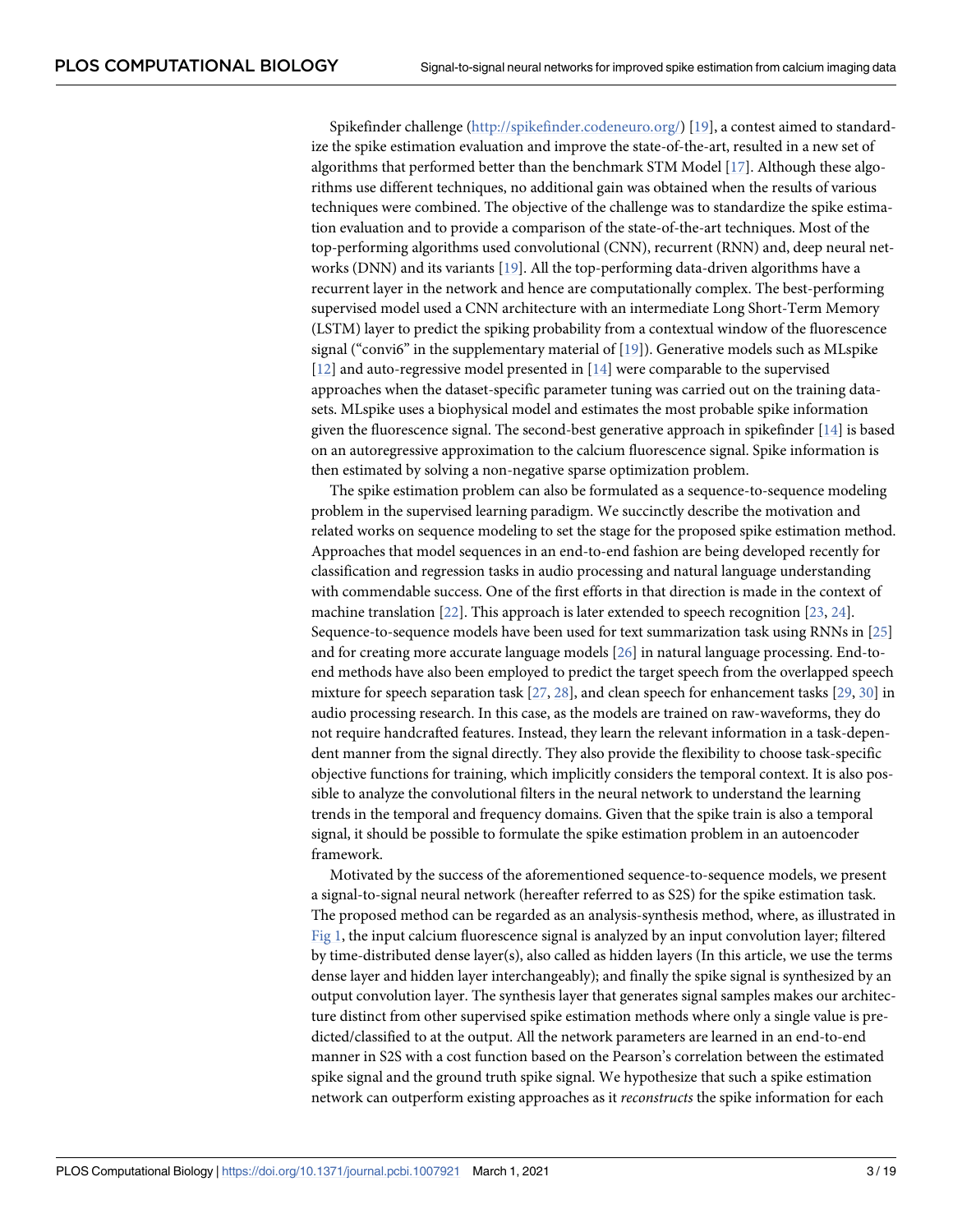<span id="page-3-0"></span>



input sample. This neural network differs from the sequence-to-sequence models in several aspects. First, the output signal's nature or characteristics (discrete spike estimates) is very different from the input signal (calcium fluorescence trace). Second, it performs automatic shorttime processing through shared weights across the temporal axis. Third, as we will see later (Section 2.4.4), each layer's output can be visualized to gain insight into the information captured by each layer. The frequency responses of both analysis and synthesis layers in the network can also be analyzed.

The proposed S2S method is better than the competitive algorithms from the spikefinder contest with the same dataset and evaluation procedure. We also compare S2S with the best neural network-based model presented in the contest. We study the research questions in terms of reliability, generalization ability, dependency on training targets and, design concerns of S2S. In addition, we conduct a layer-wise analysis of the network to provide an intuitive explanation for the learning.

#### **2 Results**

#### **2.1 Evaluation procedure**

We used the Spikefinder challenge dataset [[19](#page-17-0)] for evaluations. It consisted of five benchmarking datasets consisting of 92 recordings from 73 neurons. One part of this dataset was given for training the supervised models, and the other part for testing as a part of the competition. Five datasets [[31](#page-18-0)] from GENIE project [\[32\]](#page-18-0) were also available for training the models. Additional datasets were used to ensure that the supervised models do not over-fit the training data. For further details about the spike finder dataset, the reader is referred to [\[19\]](#page-17-0). As per the spike finder challenge protocol, we performed the training at 100 Hz and the evaluation at 25 Hz (40 ms bin width). The evaluation measures were Pearson's correlation coefficient, Spearman's rank correlation coefficient, and the area under the receiver operating characteristics (denoted as AUC).

We used Pearson's correlation coefficient as the primary evaluation measure, as done in the spikefinder challenge. Rank (non-linear correlation) and AUC serves as secondary and tertiary evaluation measures, respectively. This standardization enabled us to benchmark the proposed S2S method against the challenge submissions. It is worth mentioning that the performance metrics were calculated solely based on the script provided by the spikefinder challenge organizers. The performance of the S2S method was compared to the top six algorithms in the spikefinder contest. They were based on either generative  $[12, 14]$  $[12, 14]$  $[12, 14]$  $[12, 14]$  $[12, 14]$  or supervised  $[17, 19, 33, 34]$  $[17, 19, 33, 34]$  $[17, 19, 33, 34]$  $[17, 19, 33, 34]$  $[17, 19, 33, 34]$  $[17, 19, 33, 34]$  $[17, 19, 33, 34]$  $[17, 19, 33, 34]$  $[17, 19, 33, 34]$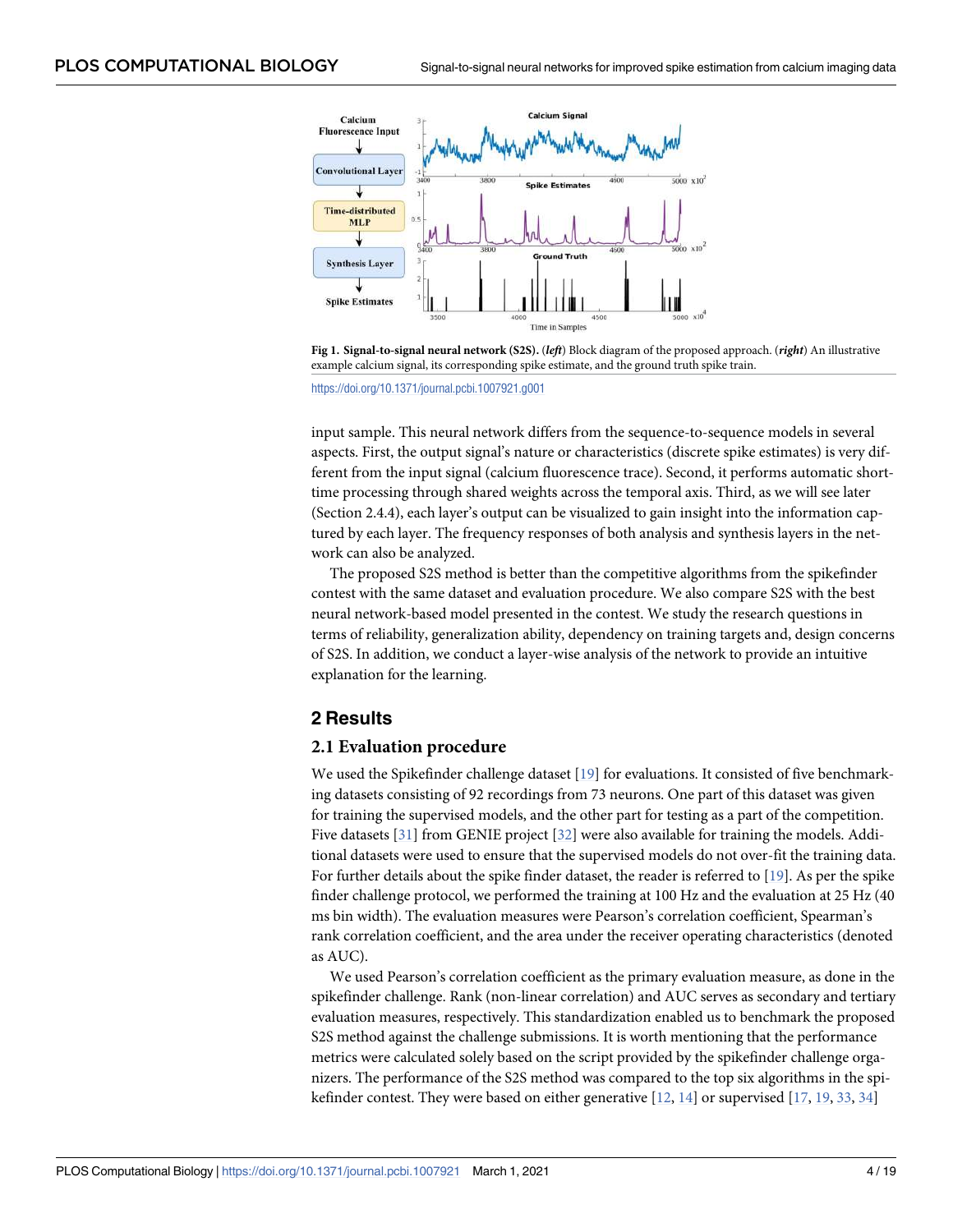| Team              | Contribution(s)                           | new     | type       | Model/Architecture   |
|-------------------|-------------------------------------------|---------|------------|----------------------|
| Team1             | T. Deneux                                 | No [12] | Generative | Biophysical model    |
| Team <sub>2</sub> | N. Chenkov, T. McColgan                   | Yes     | Supervised | conv / lstm          |
| Team <sub>3</sub> | A. Speiser, J. Macke, S. Turaga           | Yes     | Supervised | RNN/CNN              |
| Team4             | P. Mineault                               | Yes     | Supervised | residual / lstm      |
| Team <sub>5</sub> | P. Rupprecht, S. Gerhard, R. W. Friedrich | Yes     | Supervised | conv/max             |
| Team6             | J. Friedrich, L. Paninski                 | No [14] | Generative | Autoregressive model |
| Baseline: STM     | L. Theis                                  | No [17] | Supervised | DNN +Poisson model   |

#### <span id="page-4-0"></span>**Table 1. Overview of top-performing algorithms in spikefinder challenge.**

<https://doi.org/10.1371/journal.pcbi.1007921.t001>

approaches, as discussed earlier (Lines 18-48). Seven out of the top-10 algorithms were deep learning-based supervised algorithms. Table 1 provides an overview of the baseline methods (taken from [\[19\]](#page-17-0)).

#### **2.2 Comparison to spikefinder algorithms**

Table 2 compares the performance of the S2S method with the methods reported in the spikefinder challenge [\[19\]](#page-17-0). The S2S network outperformed all the state-of-the-art methods, both generative and supervised. It improved the test correlation by 46% compared to the best performing algorithm in the spikefinder contest. Change in the correlation with respect to the challenge baseline (denoted as  $\Delta$ ) was significantly high for the proposed approach (3.5 times compared to the best reference algorithm). S2S provided a relative improvement of 56% for the rank measure over the baseline with the best rank. It also had a similar AUC compared to the best method in terms of AUC measure. The deviation between the train and test sets' correlation coefficient for the S2S method was small (0.0079). Interestingly, S2S is the only method for which the test set's correlation coefficient was more than the training set, indicating that the proposed method generalizes well.

Spike trains were recorded originally at a very high sampling rate (10,000 Hz). The Spike train was down-sampled, and the calcium fluorescence signal was up-sampled to 100Hz for the experiments. Spike trains at 25 Hz (40 ms time-duration) can be effectively inferred via S2S, as seen from this evaluation. Since the resolution of the down-sampled spikes was much less than the original frequency, it can be interpreted as firing rate. S2S output closely follows the ground truth shape information and this resulted in a better correlation value.

| Table 2. Comparison of evaluation measures between S2S and state-of-the-art spikefinder baselines. |  |  |  |  |  |
|----------------------------------------------------------------------------------------------------|--|--|--|--|--|
|----------------------------------------------------------------------------------------------------|--|--|--|--|--|

| <b>Team Name</b>         | Train correlation | <b>Test correlation</b> | $\Delta$ correlation | Rank   | <b>AUC</b> |
|--------------------------|-------------------|-------------------------|----------------------|--------|------------|
| Team 1 MLspike new       | 0.4823            | 0.4382                  | 0.0810               | 0.2878 | 0.846      |
| Team 2 convi6            | 0.4727            | 0.4378                  | 0.0806               | 0.3319 | 0.846      |
| Team 3 DeepSpike         | 0.4730            | 0.4347                  | 0.0775               | 0.3338 | 0.851      |
| Team 4 Purgatorio        | 0.5370            | 0.4325                  | 0.0753               | 0.3258 | 0.815      |
| Team 5 Embedding of CNNs | 0.4900            | 0.4291                  | 0.0719               | 0.2822 | 0.821      |
| Team 6 Suite2p           | 0.4752            | 0.4188                  | 0.0617               | 0.3071 | 0.821      |
| Baseline STM             | 0.4024            | 0.3572                  | ۰                    | 0.2664 | 0.821      |
| <b>Proposed S2S</b>      | 0.6325            | 0.6404                  | 0.2832               | 0.5208 | 0.847      |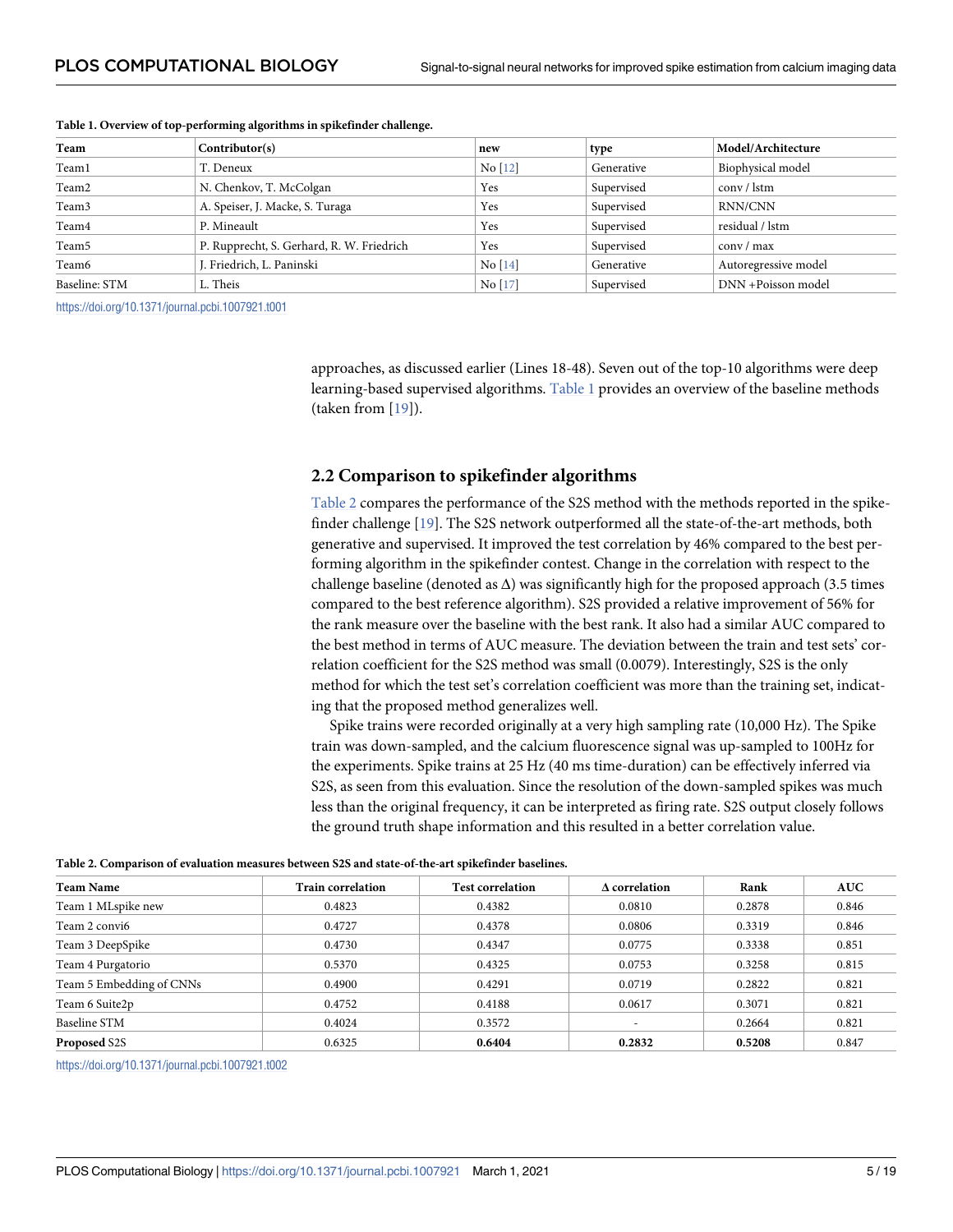<span id="page-5-0"></span>

**Fig 2. Dataset-wise performance to show the difference in evaluation measures between S2S and convi6.** (a) Correlation measure, (b) Rank (non-linear correlation) measure and (c) AUC measure.

<https://doi.org/10.1371/journal.pcbi.1007921.g002>

#### **Table 3. Dataset-wise performance of S2S on the spikefinder test set.**

| Measure     | Dataset 1 | Dataset 2 | Dataset 3 | Dataset 4 | Dataset 5 | Average |
|-------------|-----------|-----------|-----------|-----------|-----------|---------|
| Correlation | 0.657     | 0.910     | 0.585     | 0.440     | 0.611     | 0.640   |
| Rank        | 0.420     | 0.816     | 0.525     | 0.261     | 0.581     | 0.521   |
| <b>AUC</b>  | 0.901     | 0.901     | 0.874     | 0.682     | 0.879     | 0.847   |

<https://doi.org/10.1371/journal.pcbi.1007921.t003>

#### **2.3 Comparison to state-of-the-art supervised baseline**

Fig 2 compares the performance of S2S with the best supervised baseline (Base) "convi6" (Second row in [Table 2](#page-4-0)). The baseline approach (convi6) had the second position in the challenge, falling behind MLspike gracefully by 0.04%. The performance of S2S for each dataset of the spikefinder contest is shown in Table 3. S2S achieved significantly better Pearson's and Spearman's correlation values across all the five different test sets and achieved comparable AUC. We performed a paired t-test on the spikefinder test data to determine the statistical significance of dataset-wise results of S2S as compared to that of the convi6 model. Each test dataset was considered as a separate example file similar to that in the spikefinder challenge for the significance test. The null hypothesis (H) was that there is no difference in the performance metrics (correlation, rank, and AUC) between S2S and convi6, at 95% confidence level ( $\alpha$  = 0.05). Table 4 shows the results of the statistical significance test for all of the evaluation measures. The t-value from the table for a degree of freedom four is found to be 2.132. The t-value 1 corresponds to the paired t-test between convi6 and S2S with Gaussian target (refer to Section 2.4.1 for details on the training target), and t-value 2 corresponds to the t-test between convi6 and S2S with the actual training target.

There was a significant improvement in the correlation and rank measures. This was further confirmed by the values of the mean and the standard deviation of the baseline methods, where the primary evaluation measure was correlation. The value of primary evaluation measure (0.640) was greater than the mean and two times the standard deviation (Mean  $+2\times$  STD) of the baseline approaches (0.479), by 16.1%.

**Table 4. Results on paired t-test for statistical significance.** "H" represents the hypothesis that there is no difference in performance between S2S and convi6.

| Measure     | t-value 1 | t-value 2 | Accept/Reject H |
|-------------|-----------|-----------|-----------------|
| Correlation | 2.32      | 2.33      | Reject          |
| Rank        | 2.14      | 2.16      | Reiect          |
| AUC         | 1.11      | 1.00      | Accept          |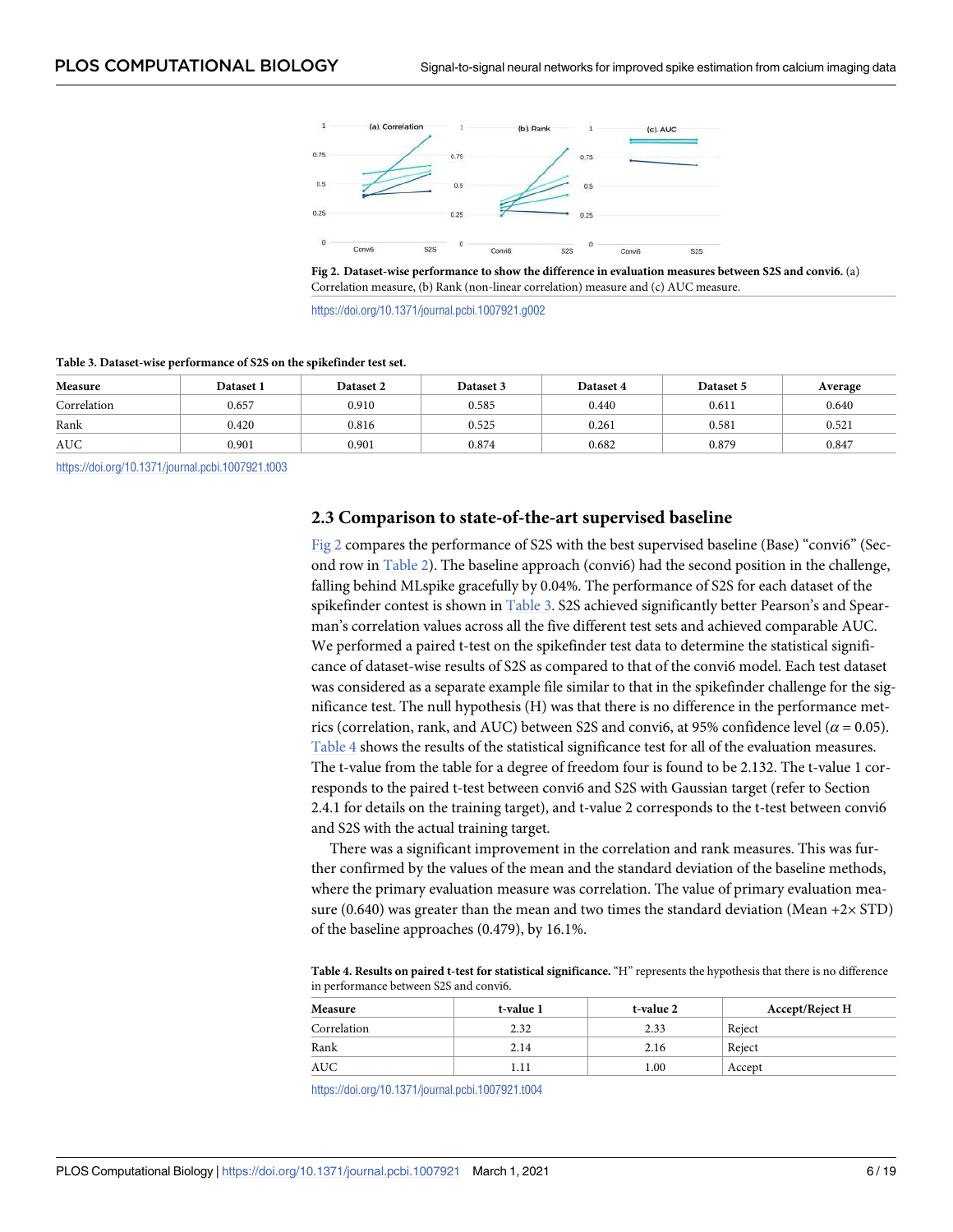| Approach         | <b>Evaluation Sampling Rate</b> | Correlation | Rank  | <b>AUC</b> |
|------------------|---------------------------------|-------------|-------|------------|
| S <sub>2</sub> S | 25 Hz                           | 0.640       | 0.522 | 0.848      |
| S <sub>2</sub> S | $100\ \mathrm{Hz}$              | 0.527       | 0.448 | 0.846      |
| Convi6           | 25 Hz                           | 0.461       | 0.309 | 0.845      |
| Convi6           | 100 Hz                          | 0.367       | 0.181 | 0.844      |

#### <span id="page-6-0"></span>**Table 5. Results on scalability experiments at 25 Hz and 100 Hz sampling rates.**

<https://doi.org/10.1371/journal.pcbi.1007921.t005>

Scalability of the proposed approach was evaluated by choosing a higher resolution (100 Hz). It was observed that correlation measures are affected, while there was a graceful degradation for AUC measure. Similar performance degradations were observed for baseline methods as well (Table 5). We observed that the correlation measures were still better than all other algorithms evaluated at 25 Hz.

We observed that the relative amplitude values of the spike estimate were closer to the ground truth as compared to that of the baseline algorithms (refer to Section 3.1). This was reflected in a large dynamic range for spike estimation values, which were also proportional to the ground truth. This suggests that it might be possible to threshold the spike estimates to get the spike train directly.

We investigated the retraining of the neural networks (new initialization and training on the same dataset) in the S2S method and compared with the convi6 method. We found that the S2S method was insensitive to re-initialization, while convi6 method performance varied on average (standard deviation of 5%, 8%, and 1% absolute for correlation, rank, and AUC, respectively). These results show that the proposed S2S method yields reliable estimates of the spike signal. The best baseline performance (for primary evaluation measure) was observed when using the weights provided by the spikefinder [\[19\]](#page-17-0). S2S was significantly faster than the baseline. On Sun GPU clusters, S2S training was 50 times faster than that of the baseline model. Other methods such as MLspike (winner of the spikefinder competition) and Vogelstein are based on signal processing and do not require training. The inference time of the neural network-based methods (convi6, S2S, and others) was  $O(n)$ . Both the Vogelstein and STM (test) ran in linear time. MLspike took  $O(nlog n)$  for dynamic programming and additional time to auto-calibrate its parameters.

#### **2.4 Analysis**

In this part of the article, we provide an analysis of the proposed S2S method in terms of architecture, training target, generalization capabilities and layer-wise interpretation of the trained network.

**2.4.1 Training target.** As discussed in the Methods section (Section 4.1.2), the S2S network was trained with a modified ground truth or target by convolving the original discrete spike information with a Gaussian function. Although the Gaussian window hyper-parameters  $(11, 5)$ , where  $(x, y)$  denotes Gaussian window width x and standard deviation y in the number of samples, were obtained through cross-validation during the network training, a question that arises is: what is the impact of less-sparse (more-dense) targets? So, we investigated the S2S network's training by convolving the target spike signal with the Gaussian windows of variable sizes. For the sake of clarity,  $Fig 3$  compares the performance obtained for (11, 5) with the performance obtained for (33, 11) and the performance with a discrete spike signal as the target signal. It can be observed that convolving with Gaussian function helps. The performance in terms of all three evaluation measures improves from a discrete spike signal to a Gaussian target. Increasing the width of the Gaussian window beyond (33, 11) resulted in reduced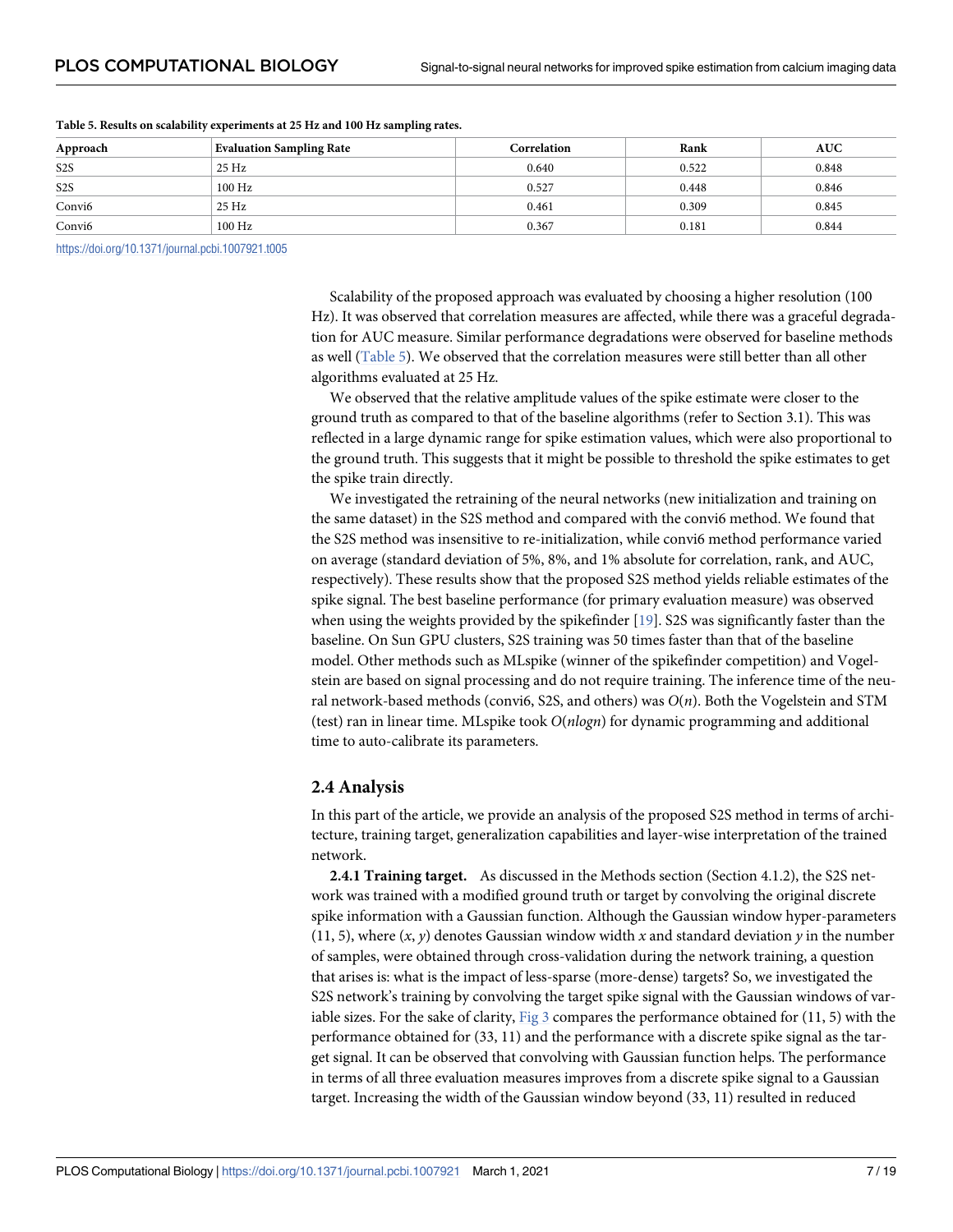<span id="page-7-0"></span>

**[Fig 3. C](#page-6-0)hange in the evaluation measures with Gaussian windowing of the training targets.** (**left**) Bar diagram depicting the difference in Correlation, Rank and AUC when using the 100 Hz spike train as the target and when convolving this target with a Gaussian window to generate a smoothed training target. Two different windowing sizes are shown; 11 samples with 5 standard deviation and 33 samples with 11 standard deviation. (**right**) From top to bottom: An example calcium fluorescence signal and its corresponding training targets (spikes at 100 Hz, Gaussian targets with 5 and 11 samples each, and the ground truth at 10,000 Hz). Gaussian training targets are having an equivalent shape to the spikes target at 100 Hz. Note that all of them are approximations of the original ground truth.

performance, as the shape of the training target became very different from the discrete target (actual ground truth). This hyperparameter might be related to the firing rate of the indicators used in the training dataset. We observe that a window of  $(11, 5)$  suits best for the spikefinder challenge dataset. There was a little improvement for all of the evaluation measures upon providing a smoothed Gaussian as the target. The difference in performance was 0.1% for the correlation measure in the spikefinder test set and around 12% for the training set. Even with a non-smoothed ("actual") ground truth, the system's overall performance is better than the baseline methods (Figs [2](#page-5-0) and 3 (**left**)).

In order to further validate the effect of windowing, we performed 10-fold cross-validation of the spikefinder dataset and reported the performance in Table 6. Five training sets and five test sets were used for the leave-one-dataset-out cross-validation. The Gaussian window-based smoothing of the discrete spike target helped improve the correlation and rank measures by 5% and 7.5%.

**2.4.2 Architecture.** The number of hidden layers in the network architecture (explained in the Section 2.4.2) was chosen based on cross-validation. We examined the role of the hidden layers by varying the number of hidden layers from three (used in the experiments reported in the Results part) to zero. The target for training was obtained by convolving the Gaussian window (11, 5) with the discrete spike signal.  $Fig 4$  presents the results in terms of the three

| Table 6. Results on 10-fold cross-validation with and without Gaussian windowing for the training target. GT: Ground Truth, AVG: Average and STD: Standard |  |
|------------------------------------------------------------------------------------------------------------------------------------------------------------|--|
| Deviation.                                                                                                                                                 |  |

| Measure     | $GTAVG \pm STD$   | Gaussian $AVG \pm STD$ | $\delta$ AVG(%) |
|-------------|-------------------|------------------------|-----------------|
| Correlation | $0.781 \pm 0.059$ | $0.831 \pm 0.055$      | 5.0             |
| Rank        | $0.647 \pm 0.061$ | $0.722 + 0.064$        | ر.,             |
| <b>AUC</b>  | $0.879 \pm 0.019$ | $0.876 \pm 0.018$      | $-0.3$          |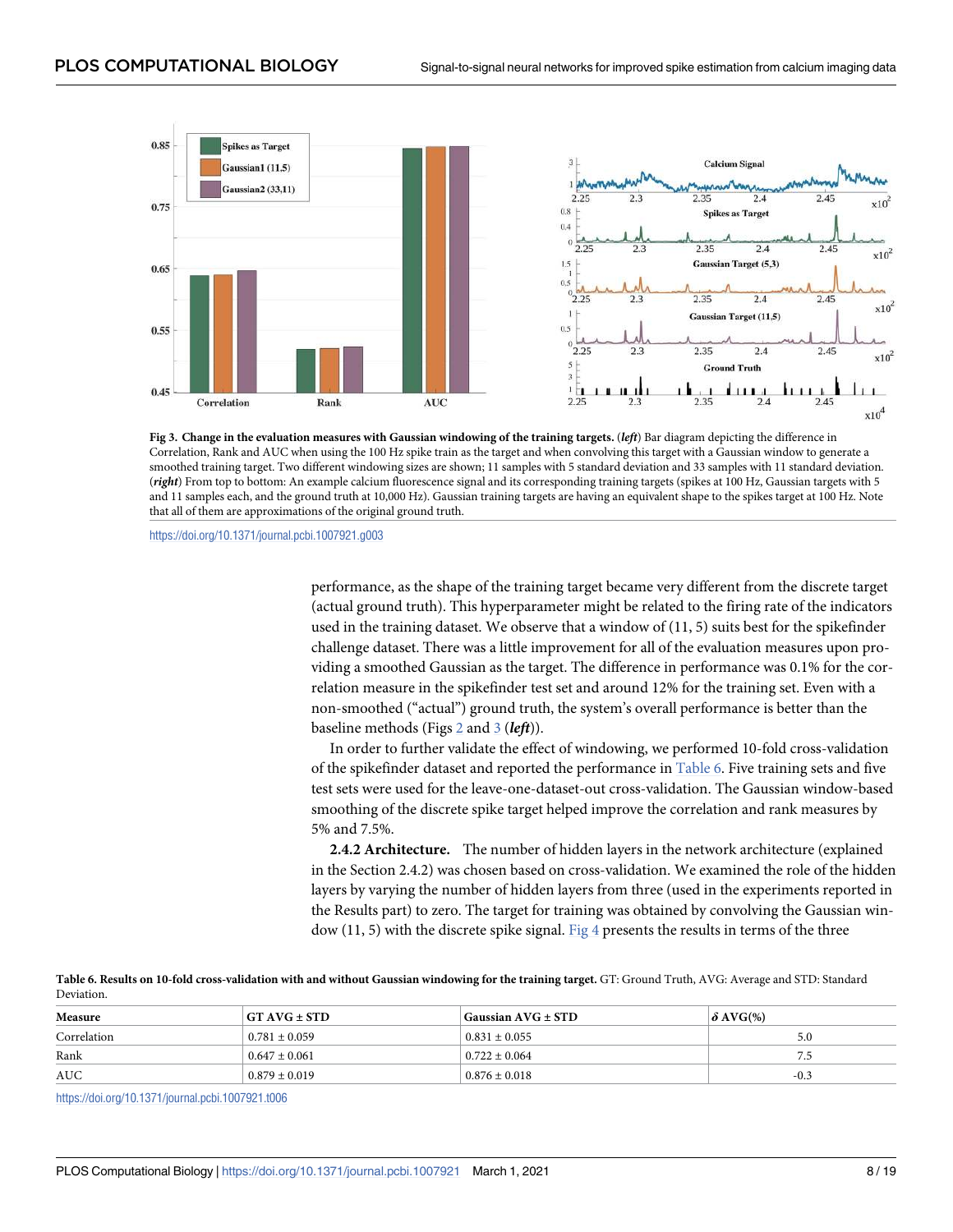<span id="page-8-0"></span>



evaluation measures. It can be observed that, even without a hidden layer, the proposed S2S method yielded a system that was competitive to state-of-the-art systems. The performance improved with the addition of hidden layers. We found that the performance was saturated beyond three hidden layers. As illustrated in the subplot with an example of the input signal, S2S with the hidden layer(s) improves the denoising and spike-resolving capabilities compared to the S2S without a hidden layer.

**2.4.3 Generalization ability.** The spikefinder challenge consisted of data obtained with two different indicators, namely, GCaMP indicator and OGB indicator. In the challenge protocol, both the training and test conditions contained signals from these indicators. We examined the proposed approach's generalization ability across different indicators by training the S2S only on the GCaMP indicator data in the training set and testing on the test set of spikefinder contest containing data from both indicators. More specifically, the invariance of the spikefinder test set performance to a change in the training set was considered. We trained S2S with one hidden layer and three hidden layers. The training was carried out with targets obtained by convolving the ground truth discrete spike signals with Gaussian window (11, 5). Table 7 presents the results for both one and three hidden layer S2S. It was observed that the S2S trained only with the GCaMP indicator yielded competitive performance with that trained using all the training data. Furthermore, it was observed in  $Fig 5$  that the evaluation measures

| Table 7. Generalization across indicators. Experimental results with various number of hidden lavers. |
|-------------------------------------------------------------------------------------------------------|
|-------------------------------------------------------------------------------------------------------|

| Configuration   | <b>Training Indicator(s)</b> | Correlation | Rank  | <b>AUC</b> |  |  |
|-----------------|------------------------------|-------------|-------|------------|--|--|
| hidden laver    | GCaMP                        | 0.608       | 0.510 | 0.832      |  |  |
| 1 hidden laver  | $GCaMP + OGB$                | 0.639       | 0.519 | 0.845      |  |  |
| 3 hidden lavers | <b>GCaMP</b>                 | 0.622       | 0.518 | 0.843      |  |  |
| 3 hidden layers | $GCaMP + OGB$                | 0.640       | 0.521 | 0.847      |  |  |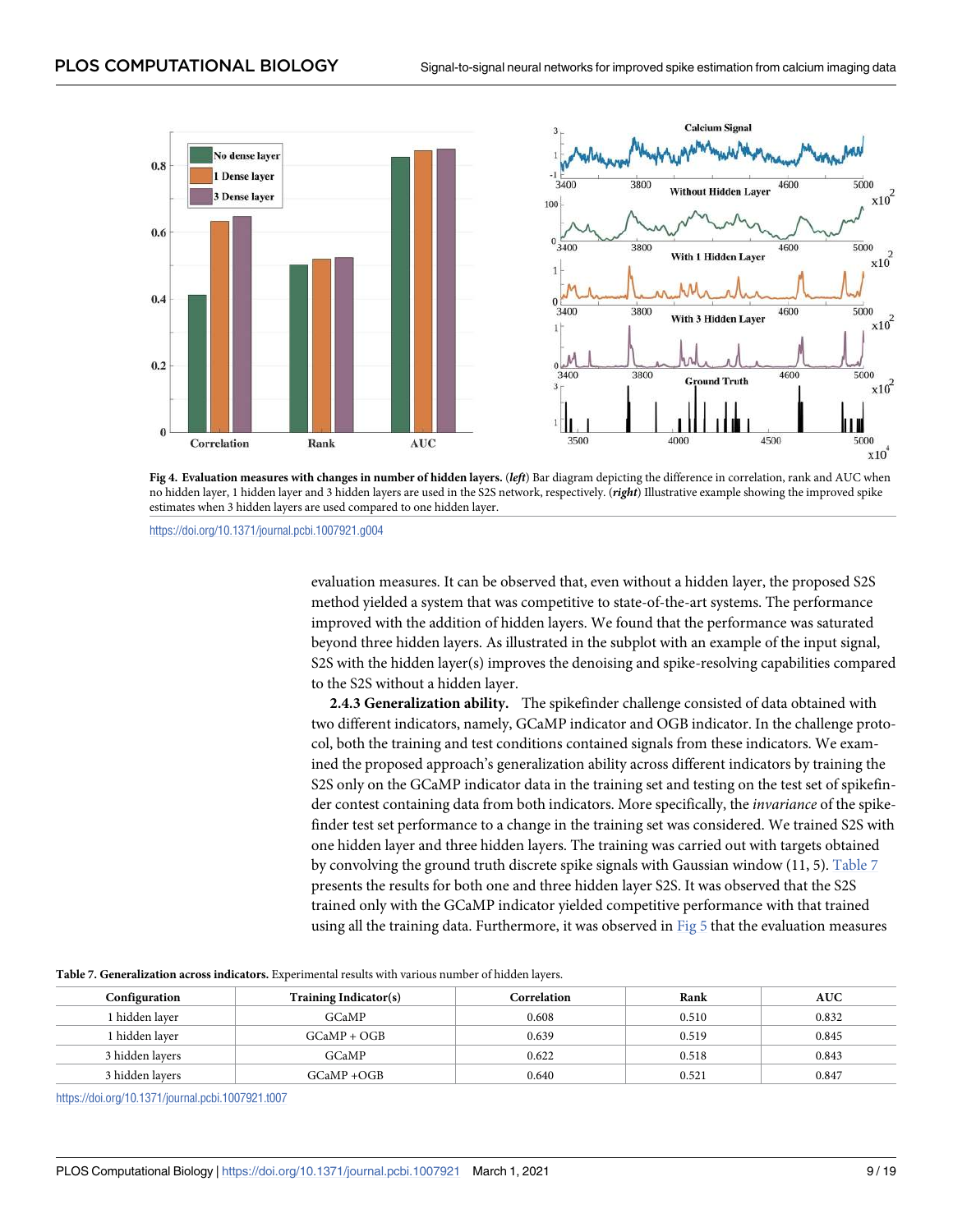<span id="page-9-0"></span>

**[Fig 5. D](#page-8-0)ataset-wise performance showing the generalization ability of the three hidden layer S2S network.** "GCaMP" indicates that the training was done only with GCaMP indicator dataset. Datasets 1, 2 and 4 are based on OGB indicator.



on OGB datasets only gracefully degraded for the GCaMP-only trained model in comparison with the combined-model for all the datasets.

We extended the experiments further by considering only one indicator for the training and the other for testing. For training a GCaMP-only model, we used two training datasets in the spikefinder challenge and the five optional datasets provided for training. For training the OGB-only model, the datasets from both train and test splits of spikefinder challenge were taken. This resulted in six OGB datasets for training and two GCaMP datasets for testing. The results of the experiments are given in Table 8.

The results corresponding to rows 1a and 1b in  $Table 8$  considered the performance invariance of S2S on the spikefinder challenge test set with a GCaMP-only based training. It was observed that there had a drop of 0.5% in the primary evaluation measure. Rows 2a and 2b correspond to the differences in OGB performance when only the GCaMP is used for the training. The reduction in performance was 1.6%, 1% and, 1.6%, respectively, for correlation, rank, and AUC. A somewhat different observation was made for generalization performance for OGB indicators (Rows 3a and 3b in  $Table 8$ ). The absolute difference in correlation, rank, and AUC were 13%, 6%, and 8%, respectively.

From the results, it was observed that S2S is generalizable from GCaMP to OGB. However, similar conclusion can not be drawn in the case OGB to GCaMP. The primary reason is the absence of large amount of data for OGB.

**2.4.4 Layer-wise output.** The S2S method is interpretable, in the sense that the processing carried out by each layer in the network can be visualized to gain insights. [Fig 6](#page-10-0) shows the layer-wise outputs of the three hidden layer architecture. These outputs were generated by feeding the calcium input signal and calculating the total response per layer with each layer's

| mander or aansets ased for training and testing are given model the orderets. |                                       |             |       |            |  |  |
|-------------------------------------------------------------------------------|---------------------------------------|-------------|-------|------------|--|--|
| Sl No.                                                                        | Experiment                            | Correlation | Rank  | <b>AUC</b> |  |  |
| 1a                                                                            | Train full $(10)$ & Test full $(5)$   | 0.640       | 0.522 | 0.848      |  |  |
| 1b                                                                            | Train on GCaMP (7) & Test full (5)    | 0.635       | 0.516 | 0.838      |  |  |
| 2a                                                                            | Train full $(10)$ & Test on OGB $(3)$ | 0.672       | 0.498 | 0.827      |  |  |
| 2b                                                                            | Train on GCaMP (7) & Test on OGB (3)  | 0.656       | 0.488 | 0.811      |  |  |
| 3a                                                                            | Train full (10) & Test on GCaMP (2)   | 0.594       | 0.558 | 0.881      |  |  |
| 3b.                                                                           | Train on OGB (6) & Test on GCaMP (2)  | 0.465       | 0.493 | 0.803      |  |  |

**Table 8. Results on generalization experiments. Experiments 2b and 3b represents generalization from GCaMP to OGB and vice-versa**. For every experiments, the number of datasets used for training and testing are given inside the brackets.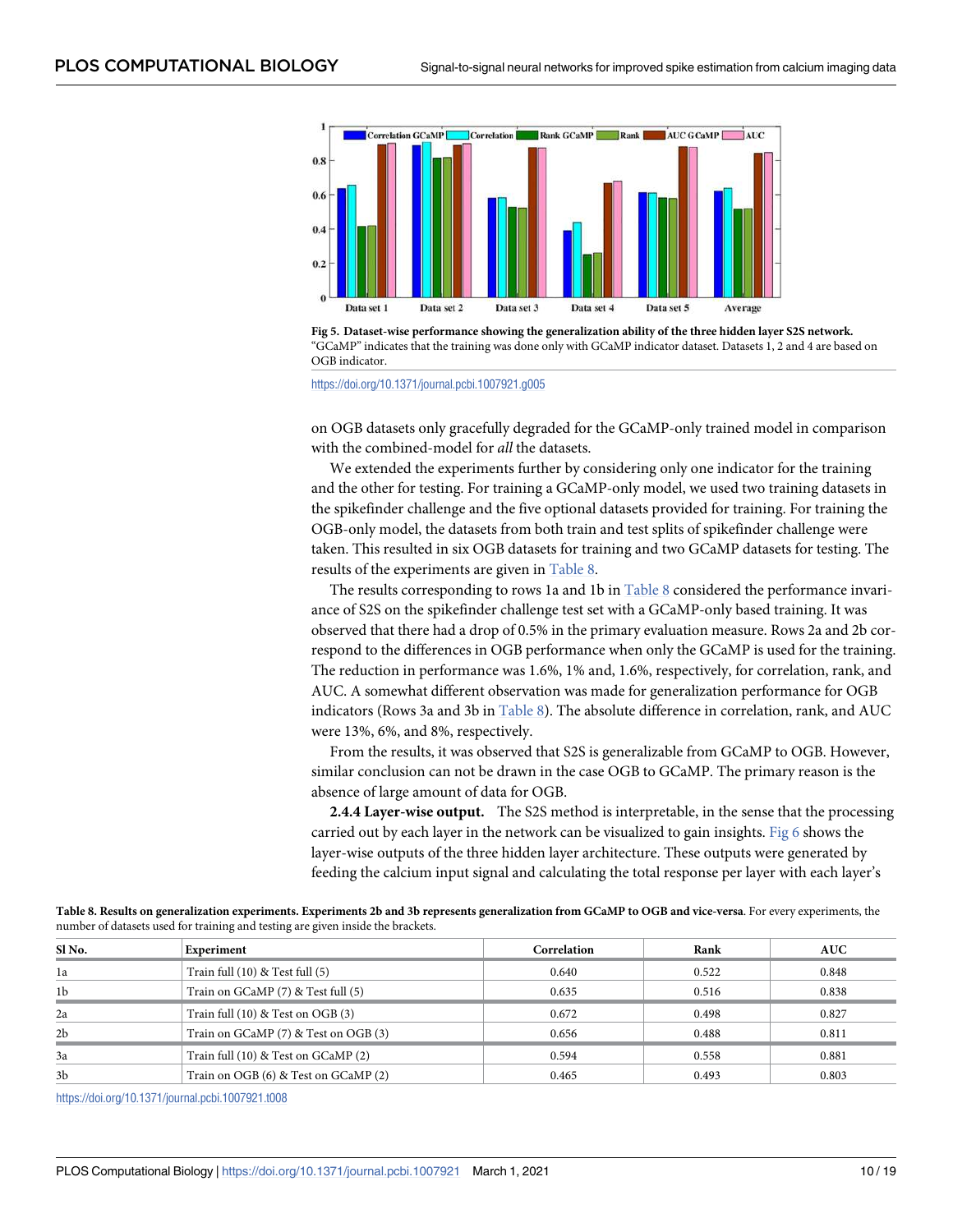<span id="page-10-0"></span>



trained weights. For more details regarding the estimation of layer-wise output, the reader is advised to refer to the Methods section (Section 4). For the given calcium fluorescence input, the analysis convolution layer seemed to make it less-noisy (or smooth out slight variation in the signal), while preserving possibly the information "relevant" for spike estimation. Observe that the shape of the input signal is preserved. The first hidden layer output after ReLU nonlinearity seemed to resolve potential spike positions. This output was then refined or filtered by the subsequent hidden layers and the output synthesis layer by enhancing the signal at the spike locations and suppressing the spurious spike locations. This yielded an output spike signal estimate that correlates well with the ground truth. Each layer contributed towards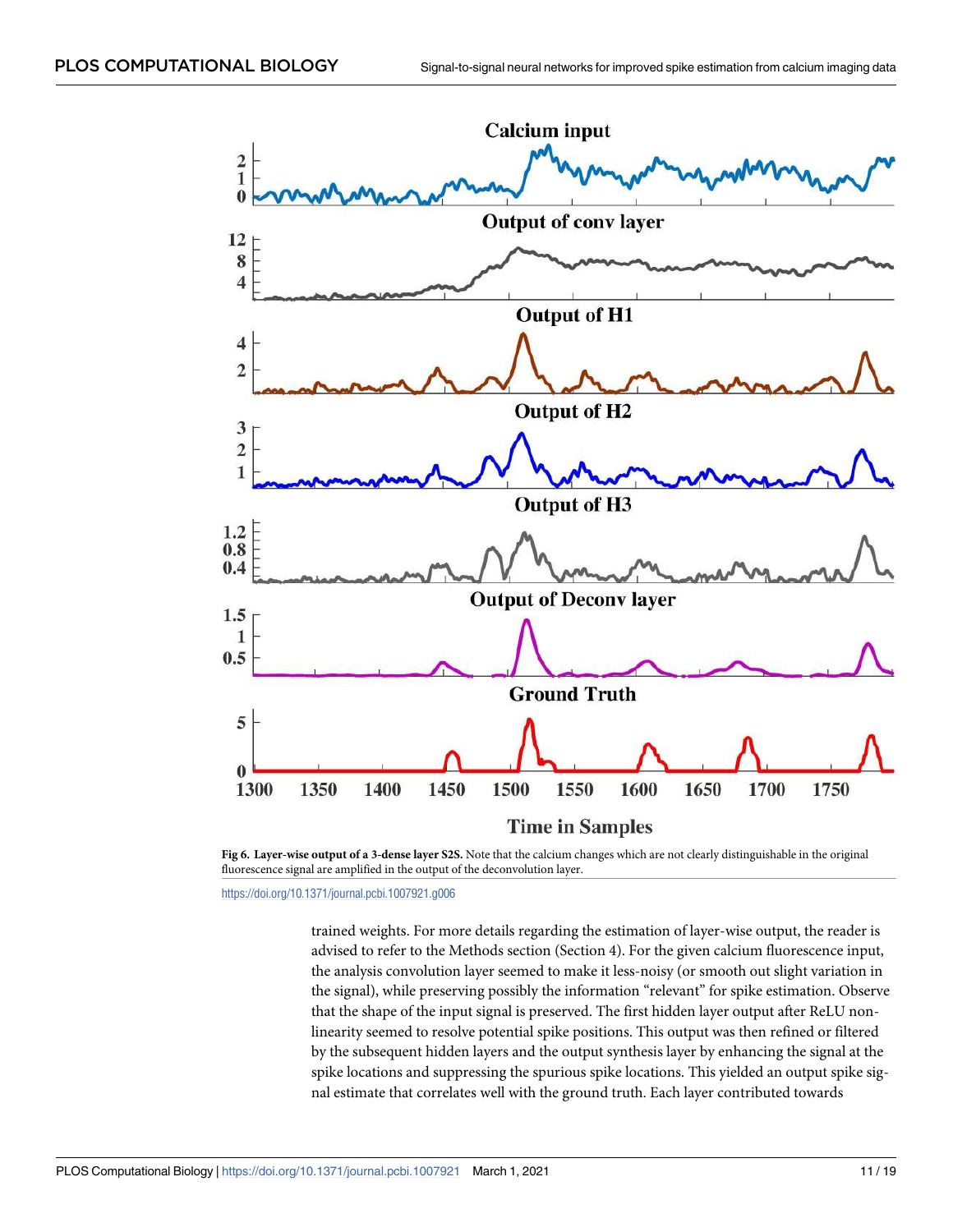<span id="page-11-0"></span>

**Fig 7. Cumulative frequency responses of filters.** (**left**) Shows the frequency response of the analysis filters. (**right**) Shows the response of synthesis filters having larger amplitudes at equal frequency intervals. The energy at the output of S2S is purely concentrated on spikes both at the temporal and the spectral domain.

maximizing the similarity or correlation between the spike signal estimate and the ground truth. It was worth noting that the output of hidden layers H2 and H3 did not differ too much when compared to H1. The output synthesis convolution layer carried out the significant refinements. This observation was in line with the earlier observation that one hidden layer S2S yields performance comparable to the three hidden layer S2S.

**2.4.5 Filter responses.** The S2S method learned to synthesize the spike information from the calcium fluorescence signals due to the filters in the analysis and synthesis convolutional layers. Hence, we analyzed the frequency response of the filters. Fig 7 shows the cumulative frequency response of the filters in the analysis convolutional layer and the synthesis convolutional layer. It was observed that the analysis layer gives emphasis to low-frequency information (between 0-5 Hz). In the case of the synthesis layer, we observed a harmonic structure, which could be attributed to the fact that the layer predicts the spike signal. The harmonic structure was present in the time-domain analysis as well. This is probably because the network was learned to predict spike trains with different time-scales and frequency components. The de-convolution layer that synthesized the signal at the output makes our approach distinct. It was more effective than the neural network-based methods that estimated spikes in a sample-by-sample manner (refer to Section 2.3).

#### **3 Discussion**

We showed that the proposed S2S method could yield state-of-the-art results in the spike estimation task. Our method resulted in significant improvement in both primary and secondary evaluation measures. This architecture seems to be appropriate for the spike estimation problem. The synthesis layer (which reconstructs the spike signal) and the cost function based on the correlation coefficient resulted in faster convergence and better performance.

#### **3.1 Nature of improvement**

S2S has significantly better linear and non-linear correlation measures and a comparable AUC value to that of the baseline algorithms. We further observe that these differences are preserved even at a higher resolution (10 ms bin width) as well (refer to the scalability experiments in Section 2.3). Hence, S2S is able to infer spike trains (100 Hz) as well as the firing rates (25 Hz).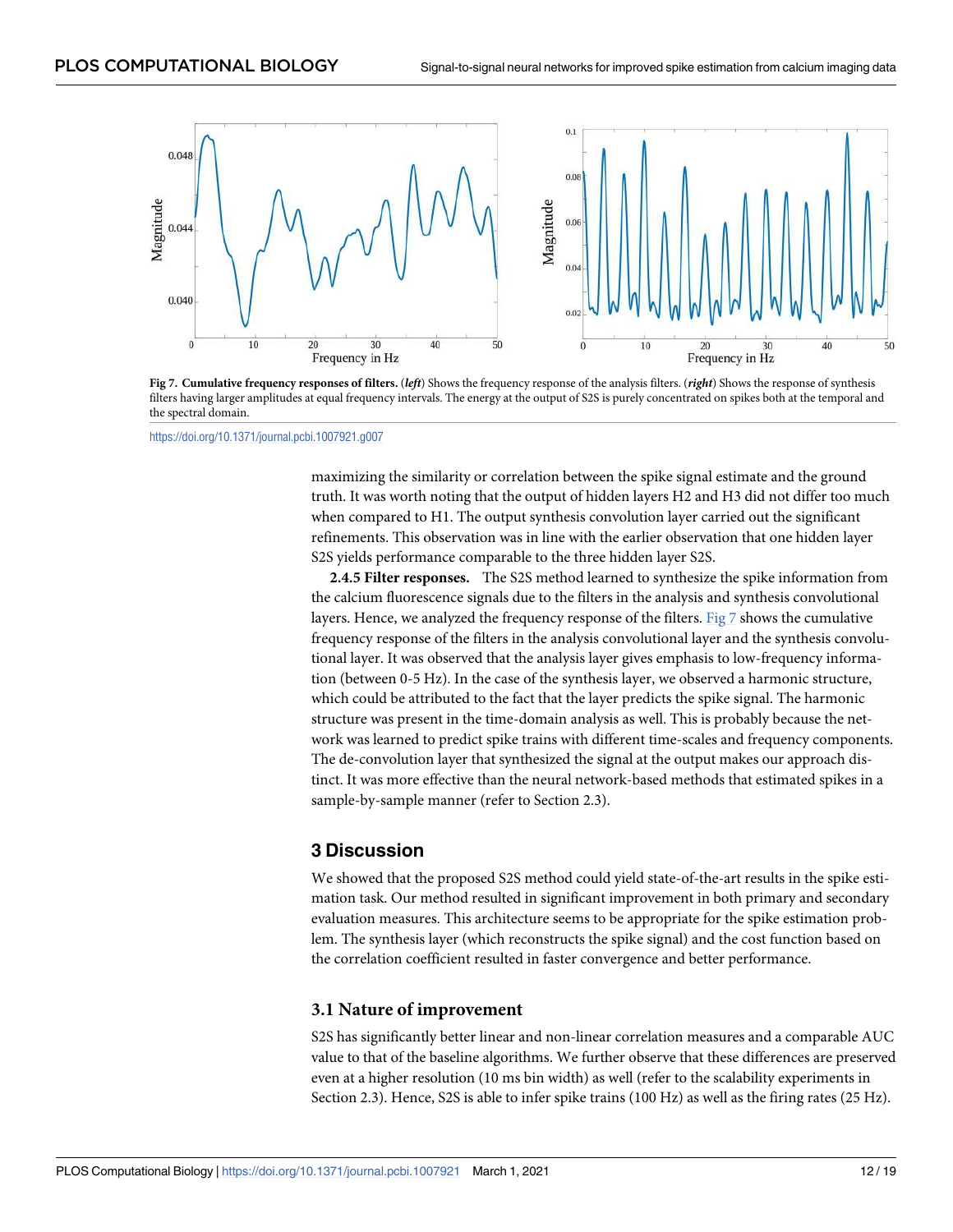

**[Fig 8. C](#page-11-0)omparison of spike estimates.** (a) An example calcium input signal, spike estimates of (b) S2S and (c) convi6 methods, and (d) discrete ground truth. Observe the similarity in shape between the S2S and the ground truth, compared to the convi6 method.

Fig 8 compares the spike estimates obtained from the S2S and the baseline convi6 method to the discrete ground truth at 40 ms bin width.

It can be observed that the peak locations are better resolved in S2S than the convi6. The dynamic range of S2S is much larger than the baseline, and this is reflected in the correlation measure. For every action potential, the convi6 has a very small increase in the amplitude of the estimated signal, typically around 0.001. The corresponding increase in the amplitude of the S2S spike estimate is 0.2-0.3. The amplitude of the individual S2S spike estimates are especially high when the actual spike count is greater than one or when a burst of spike occurs, similar to the ground truth.

The convi6 estimates have a shorter dynamic range than that of the S2S estimates. To confirm that, we compute the average deviation of the amplitude between the spike estimate and the ground truth. The average deviation of the S2S spike estimate with respect to the ground truth is much smaller than that of the convi6 method. The average deviation varies from 0.02 to 0.45 per test file for the S2S spike estimate, whereas it varies from 0.55 to 1.48 per test file for the convi6 spike estimate. To further validate the statistical significance of the deviation per test file, we conduct a pair-wise t-test considering all the 32 test files. The null hypothesis (H) is that there is no statistical significance in the deviation per test file. The null hypothesis is rejected with a very high confidence( $\alpha$  = 3.1E-30). We also observe that the improvement in performance of S2S method is independent of Gaussian windowing that is applied optionally to the discrete spike estimates during the training. The S2S output amplitude is proportional to that of the ground truth across datasets, as evident in the correlation measures. The threshold for getting the spike train can be different depending on the dataset. The dynamic range is wide enough to put multiple thresholds to differentiate the occurrences of one or more spikes at a time. This is an important advancement over the previous spike estimation methods.

In Fig  $8$ , it can be observed that the relative spike positions at the output of S2S are similar to that of convi6, as also pointed out by the AUC measure. Hence, the improvement in linear and non-linear correlation measures can be mainly attributed to the amplitude of the spike estimates, which are more accurate and quite useful for further thresholding.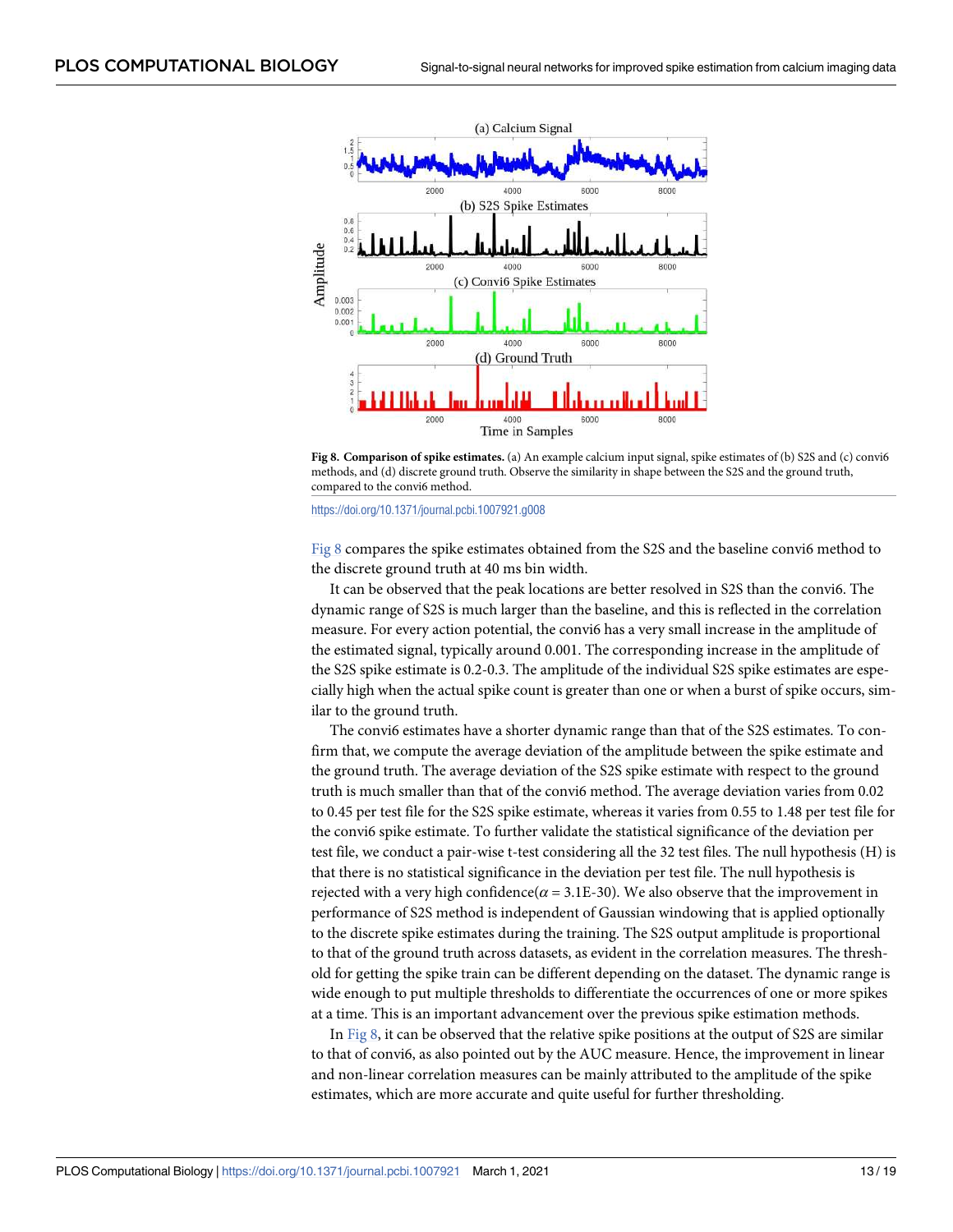## <span id="page-13-0"></span>**3.2 Design aspects of the S2S method**

We examined various design aspects of the S2S method. Our studies revealed that: (a) making the targets less sparse by convolving the ground truth discrete spike signal with Gaussian window helps, (b) at least one hidden layer is needed to resolve the spike locations, (c) the method is not sensitive to initialization; converges within 50 epochs, and yields similar performances when retrained (the results are reproducible), and (d) the method is capable of generalizing across unseen indicators.

One of the major concerns in using a supervised approach for spike inference is its computational complexity. Generative approaches, on the other hand, require mainly novel parametric settings for new datasets. S2S method, although being a supervised method, is computationally efficient. All the top-performing supervised algorithms in the spikefinder contest had recurrent units in the architecture, which resulted in increased training time. The proposed S2S system is 50 times faster than the best performing supervised model when trained with GPU using Sun Grid Engine, potentially because the network has very few trainable parameters and the use of time-distributed hidden layers. As presented in the Methods section, the three hidden layer S2S has only 8790 trainable parameters.

#### **3.3 Multiple evaluation measures**

Performance evaluation of a spike estimation algorithm should consider the spike estimate's overall shape, monotonic relationship with the ground truth, and the estimates' accuracy with multiple thresholds. There is no unique measure that encompasses all this information  $[35]$  $[35]$  $[35]$ . For instance, the spike train is considered as a density function, and its shape is evaluated with the Pearson's correlation coefficient. However, this measure is invariant under affine transformations. Thus, it is not easy to interpret the outputs as spike counts or rates. The Spearman's rank-order correlation coefficient evaluates both the strength and the direction of the association between the two ranked variables. The dynamic ranges of the spike information and discrete spike train are employed for ranking. Unlike the Pearson's correlation coefficient, this measure considers the non-linear relationship between the variables. Finally, the area under the receiver operating characteristics (AUC) measures how well the spikes have been detected. AUC is not sensitive to changes in the relative height of different parts of the spike information. Thus, this measure alone is not adequate. The proposed S2S method outperforms all the other systems in terms of Pearson's correlation coefficient and Spearman's rank correlation coefficient and achieves similar performance in AUC (only the DeepSpike method has marginally high AUC). This indicates that the S2S is yielding a better estimate of spike signal than existing generative and supervised methods. Specifically, the S2S method resulted in an improvement of 46% in primary evaluation measure compared to the STM baseline, which is two times that achieved by the Spikefinder contest (23%). This performance gain could help in further directions in spike estimation based on signal reconstruction strategies.

#### **4 Methods**

#### **4.1 Signal-to-signal neural network for spike signal estimation**

As discussed earlier in the Introduction section (Section 1), approaches are emerging to convert one sequence into another sequence in an end-to-end manner in various fields related to sequence processing such as speech processing and natural language processing. For instance, converting a sequence of acoustic features to a sequence of letters or words and translating the sequence of words from one language to another language. We formulated the spike estimation problem from the calcium fluorescence signal as a sequence-to-sequence conversion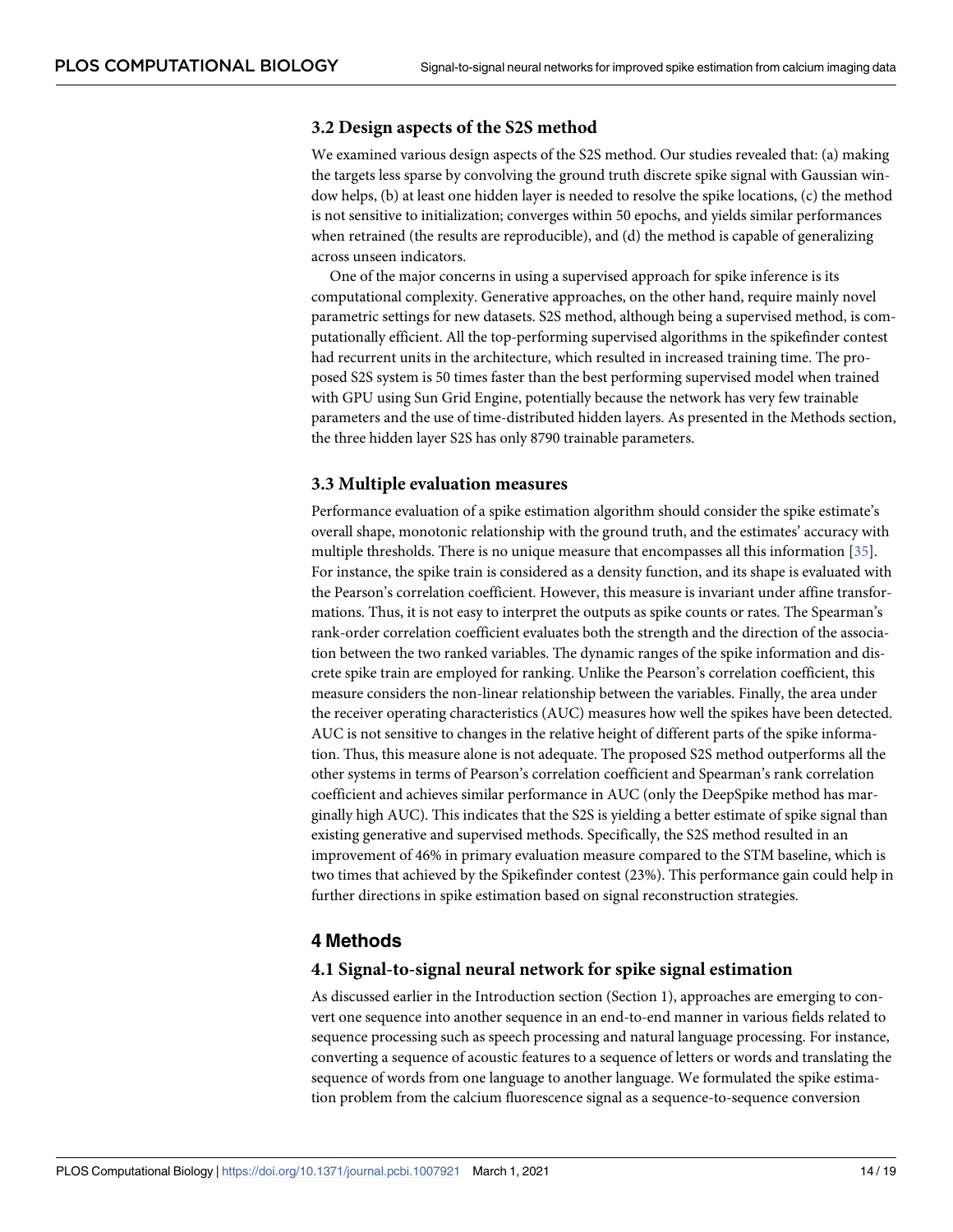<span id="page-14-0"></span>problem, as a signal is a time-ordered measurement. Towards that, we took inspiration from recent work on end-to-end speech source separation [\[27\]](#page-18-0) to develop a signal-to-signal network which was then learned to predict/estimate spike signal given the calcium fluorescence signal as input (as illustrated in [Fig 1](#page-3-0)). Intuitively, the S2S method can be seen as a single-channel signal enhancement system where the desired spike signal present in the calcium fluorescence signal was enhanced, while the undesirable signals or variabilities were suppressed.

**4.1.1 S2S Architecture.** The S2S method consisted of a convolution layer followed by a fully connected dense layer(s) and an output convolution layer. The hidden layers were implemented in a time-distributed manner, i.e., the output of the first convolution layer for every segment of the calcium fluorescence signal was independently processed by the hidden layer (s) and then synthesized by the output convolution layer. In the network, the output of each hidden node or filter was fed to a rectified linear unit (ReLU) non-linearity, except for the output convolution layer. ReLU units in the neural network did not saturate unlike sigmoid and hyperbolic tangent activations. They also helped in learning a non-negative representation in the successive layers.

The hyper-parameters of the S2S system were: the length of signal input  $w_{sea}$ , kernel width  $kW_{in}$  and kernel shift  $dW_{in}$  of the input convolution layer, number of filters in the input convolution layer  $nFilt_{in}$ , number of hidden layers  $I$  and the number of nodes  $nhu_i$  in each hidden layer  $i \in \{1, \ldots I\}$ , kernel width  $kW_{out}$  and kernel shift  $dW_{out}$  of the output convolution layer and the number of filters in the output convolution layer  $nFilt_{out}$ . Based on the systems reported in the spikefinder challenge, we set  $w_{seq} = 100$  samples (i.e., 1 sec). We set  $kW_{in} = w_{seq}$ and  $dW_{in}$  = 1 sample. In the output convolution layer,  $kW_{out}$  =  $nhu_I$  (i.e. number of nodes in the last hidden layer),  $dW_{out} = 1$  sample and  $nFilt_{out} = w_{seq}$ . In other words, for every frame of 100 sample input, the output convolution layer synthesized 100 samples of spike signal, which were then overlapped and added to get a spike signal of the same length as that of the input calcium fluorescence recording. The number of frames was determined by  $dW_{in}$ , which was one sample. The remainder of the hyper-parameters  $nFilt_{in} = 30$ ,  $I = 3$  and  $nhu_1 = nhu_2 = nhu_3 =$ 30 were determined by cross-validation on the training set through a coarse grid search. Thus, the three hidden layer S2S compared against the state-of-the-art methods in the Results section had  $(100 \times 30 + 30) + (30 \times 30 + 30) + (30 \times 30 + 30) + (30 \times 30 + 30) + (30 \times 100) = 8790$ parameters. In the case of the one hidden layer study presented in the Analysis section, the network had  $(100 \times 30 + 30) + (30 \times 30 + 30) + (30 \times 100) = 6960$  parameters, and in the case of no hidden layer  $(100 \times 30 + 30) + (30 \times 30) = 6030$  parameters.

**4.1.2 Training the S2S system.** We trained the S2S system by maximizing the Pearson's correlation coefficient between the spike signal estimated by the network and the ground truth spike signal. We also investigated other cost functions such as mean square error and crosscorrelation with sigmoid non-linearity. Pearson's correlation coefficient yielded the best system on both the cross-validation experiments conducted on the training set and the test set. For training the S2S, we split the training data in the spikefinder challenge into two parts: a training set (80%) and a validation set (20%). At each training epoch, the training set was used for training the network parameters, and the validation set was used for cross-validating the network. We used Adam optimizer with a starting learning rate of 0.001 and a batch size of 20. Early stopping with a patience factor of 6 was used to stop the training whenever the validation loss increases compared to the previous epoch. As the ground truth was a sparse discrete signal, the target spike signal was optionally convolved with a Gaussian window to make the targets less sparse for the network's efficient training. The Gaussian window (11, 5) was obtained through cross-validation, i.e., the window that yielded the best validation cost. The implementation was carried out on Keras [[36](#page-18-0)] with TensorFlow [\[37\]](#page-18-0) backend. The software based on s2s is available at [https://github.com/Jiltseb/S2S\\_for\\_spike\\_inference.](https://github.com/Jiltseb/S2S_for_spike_inference)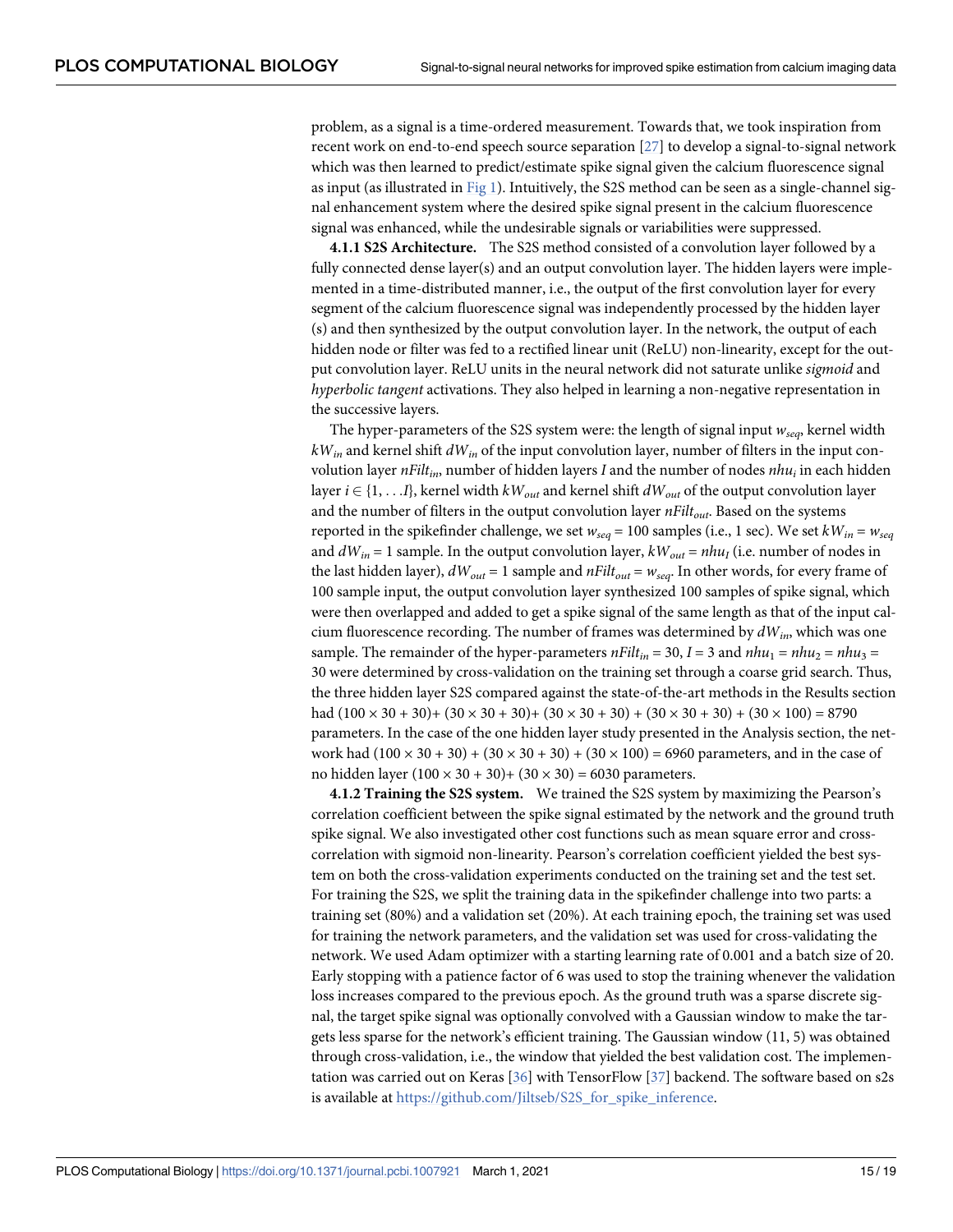#### **4.2 Data**

We used the spikefinder challenge dataset to validate the proposed S2S method. We followed spikefinder evaluation [\[19\]](#page-17-0) owing to the following reasons: First, it is one of the largest publicly available dataset containing different scanning rates and methods and calcium indicators. Second, the spikefinder challenge provided a benchmarking framework to compare different spike estimation methods using different evaluation measures. Finally, the challenge provided state-of-the-art baseline systems to which the proposed method can be compared to. As mentioned earlier, the spikefinder dataset had five benchmarking datasets consisting of 92 recordings from 73 neurons. Five additional datasets from GENIE project [\[32\]](#page-18-0) have been provided to ensure that the supervised models do not over-fit to the training data and to test the generalization ability. The zoom factor of all the recordings was at use-case resolutions for the calcium imaging experiments. For further information, the reader is referred to [[19](#page-17-0)]. The dataset is available at [https://github.com/codeneuro/spikefinder.](https://github.com/codeneuro/spikefinder)

#### **4.3 Comparison framework**

The proposed method's performance was compared to two sets of baselines: The results were first compared to the top-five algorithms in the spike finder contest. They are either generative  $[12, 14]$  $[12, 14]$  $[12, 14]$  or supervised  $[17, 19, 33, 34]$  $[17, 19, 33, 34]$  $[17, 19, 33, 34]$  $[17, 19, 33, 34]$  $[17, 19, 33, 34]$  $[17, 19, 33, 34]$  $[17, 19, 33, 34]$  approaches. The generative approach, which was initially published in  $[12]$  use a biophysical model and estimates the maximum probable spike information from the fluorescence signals. Efficient Bayesian inference was performed on this MLSpike model, including a drifting baseline and non-linear modeling of calcium to fluorescence conversion. MLspike was the winner of the spikefinder contest. This algorithm's performance was boosted (with respect to the original work) owing to the parameter tuning with respect to the challenge dataset. The second best generative approach  $[14]$  was based on an auto-regressive approximation to the calcium fluorescence signal. Spike information was then estimated by solving a non-negative sparse optimization problem. Based on the advances in neural network-based models for various applications, it was not surprising that 7 out of top-10 algorithms are deep learning-based supervised algorithms (refer to [Table 1](#page-4-0)). All the top-performing algorithms used recurrent layer in the network. For the best-performing algorithms, we have taken the results from the spikefinder challenge  $[19]$  $[19]$  $[19]$ , and by running the evaluation scripts ([https://github.com/berenslab/spikefinder\\_analysis\)](https://github.com/berenslab/spikefinder_analysis).

We compared the proposed network's performance and efficiency with the best-performing supervised baseline that is available as an open-source Python software [\(https://github.com/](https://github.com/kleskjr/spikefinder-solution) [kleskjr/spikefinder-solution\)](https://github.com/kleskjr/spikefinder-solution). We trained the network using open-source software. However, the model weights provided by the "convi6" authors yielded better linear correlation values than those obtained by training the neural network. Convolutional layers take a broad temporal context to predict a single output corresponding to the spike information. The dataset index that was provided as an auxiliary input to the network observed to improve the system's performance. Convolutional layers are followed by an intermediate LSTM-recurrent layer and further by convolutional layers of smaller width. The learned filters collectively capture the spike-related information.

#### **4.4 Evaluation**

All the evaluations were done at 25 Hz (40 ms bin width), following the protocol used in spike-finder evaluations [\(https://github.com/berenslab/spikefinder\\_analysis](https://github.com/berenslab/spikefinder_analysis)). As per the protocol, we used Pearson's correlation coefficient as the primary evaluation measure. Δ correlation is computed as the average difference in correlation coefficient compared to the STM algorithm (refer to [Table 2\)](#page-4-0). The secondary evaluation measure was Spearman's rank correlation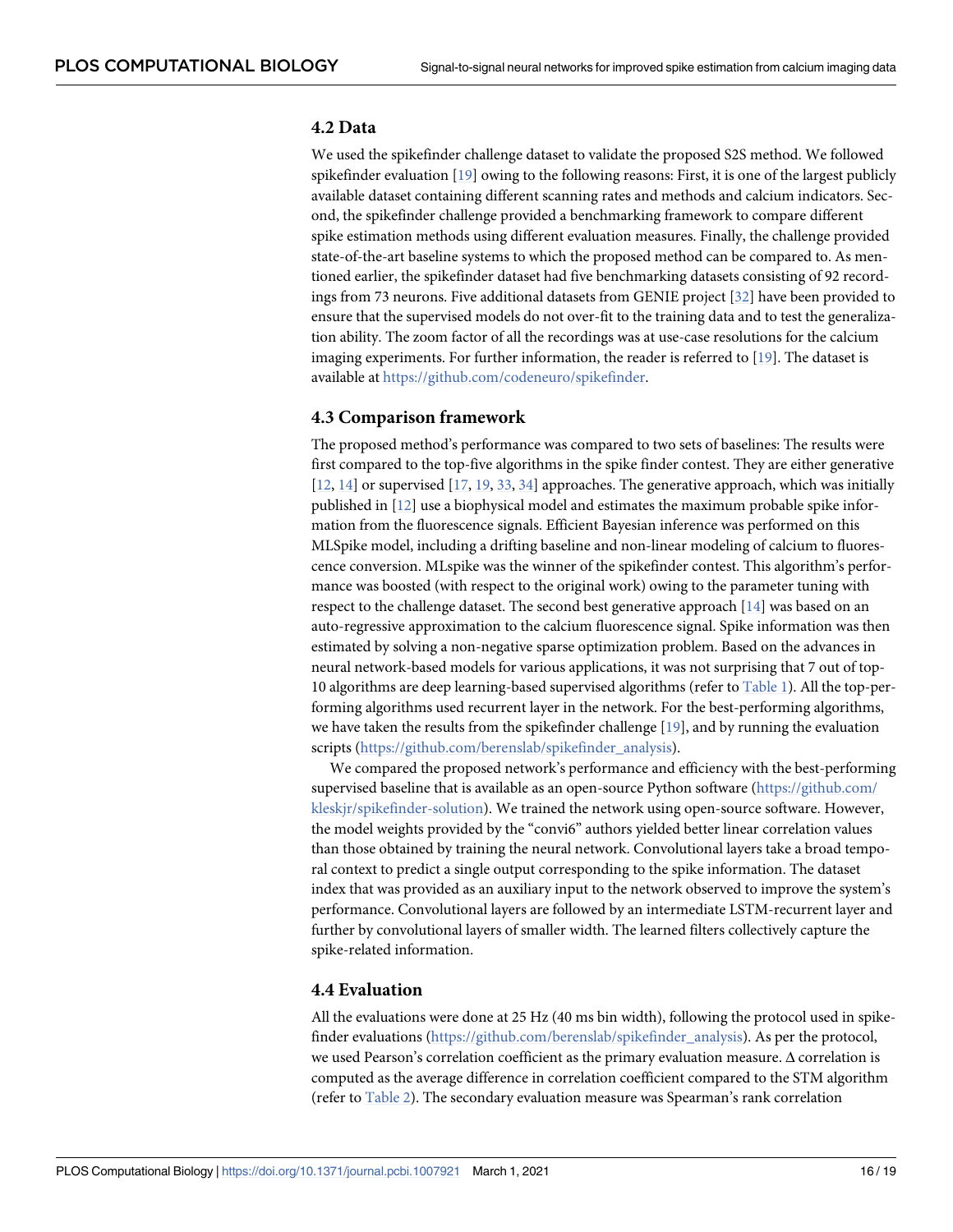<span id="page-16-0"></span>coefficient, which considers the direction and non-linear relationship between the estimates and actual spikes. The area under the ROC curve (AUC) curve was the final measure, which evaluates detection of spikes in a 40 ms bin. We used the function roc\_curve from the scikit-learn [[38](#page-18-0)] Python package for computing the AUC and *spearmanr* function from the *scipy* [\[39\]](#page-18-0) Python package for computing the rank. These evaluation measures collectively denote the similarity with the ground truth. We considered them in the order of their preference as in the spikefinder challenge. The test set's rank measure was not included in the challenge paper, although it was the secondary measure on the training sets.

#### **5 Conclusion**

This paper presented a neural network-based signal-to-signal conversion approach (S2S) for spike estimation from imaging data. The neural network analyses and filters the raw calcium imaging data at the input and synthesizes or estimates the spike signal at the output, in an endto-end manner. During training, the parameters of the neural network are estimated by a cost function based on Pearson's correlation coefficient between the estimated spike signal and the ground truth. Evaluations on the Spikefinder benchmarking data set showed that the proposed approach achieves state-of-the-art performance in the spike estimation task. An exhaustive set of experiments were performed to evaluate the statistical significance, scalability and generalizability of the results and learning capacity of hidden layers.

#### **Acknowledgments**

The authors would like to acknowledge the contribution of Mr. Pavan Kumar Dubagunta for his fruitful discussions towards the work and Mr. Mari Ganesh Kumar for his review of the draft.

#### **Author Contributions**

**Conceptualization:** Mriganka Sur, Hema A. Murthy, Mathew Magimai-Doss.

**Data curation:** Jilt Sebastian, Mathew Magimai-Doss.

**Formal analysis:** Hema A. Murthy.

**Funding acquisition:** Jilt Sebastian, Hema A. Murthy, Mathew Magimai-Doss.

**Investigation:** Jilt Sebastian, Mriganka Sur, Hema A. Murthy, Mathew Magimai-Doss.

**Methodology:** Jilt Sebastian.

**Project administration:** Mriganka Sur, Hema A. Murthy, Mathew Magimai-Doss.

**Resources:** Mriganka Sur, Mathew Magimai-Doss.

**Software:** Jilt Sebastian.

**Supervision:** Mathew Magimai-Doss.

**Validation:** Jilt Sebastian.

**Visualization:** Jilt Sebastian.

**Writing – original draft:** Jilt Sebastian.

**Writing – review & editing:** Mriganka Sur, Hema A. Murthy, Mathew Magimai-Doss.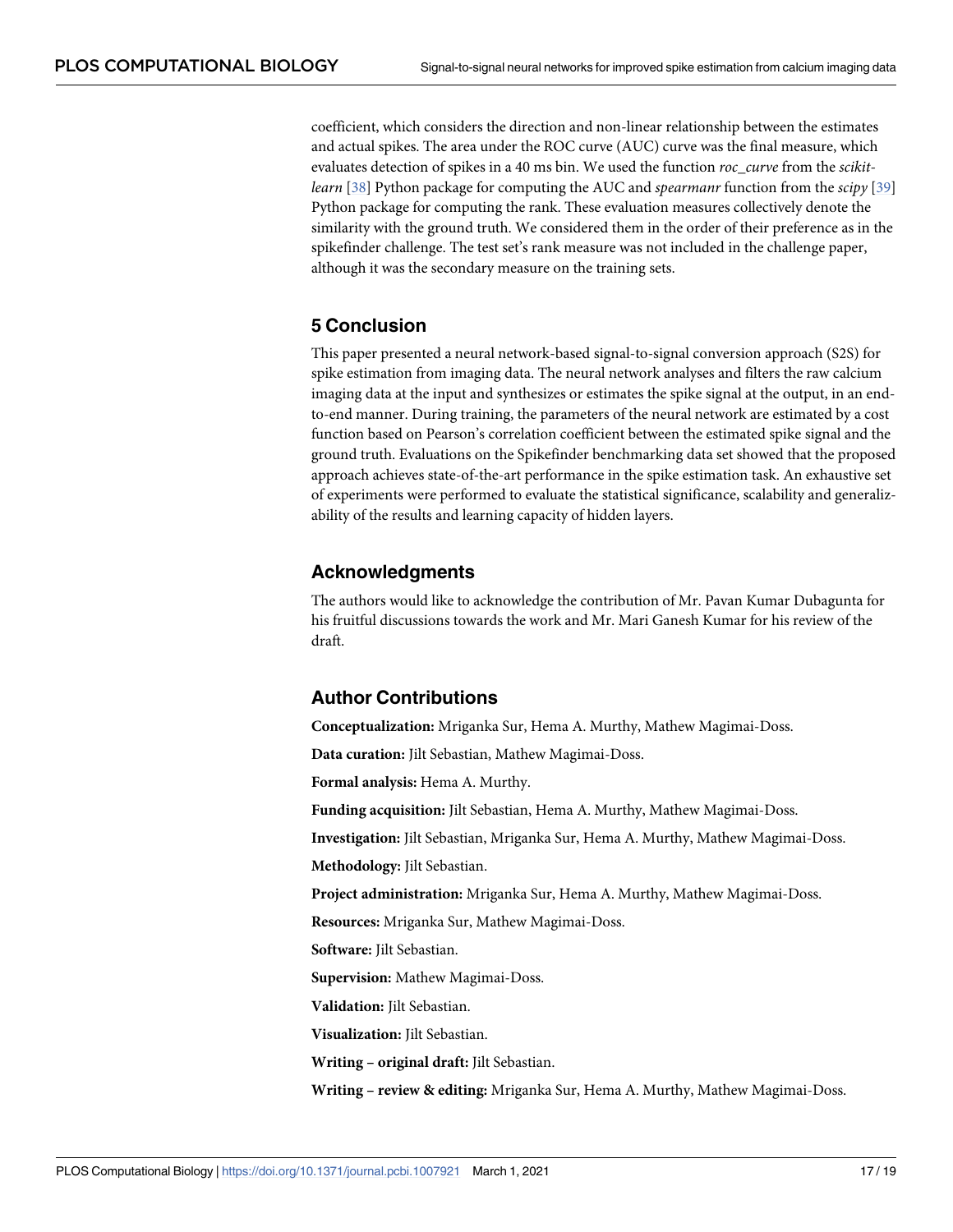#### <span id="page-17-0"></span>**References**

- **[1](#page-1-0).** Kerr JN, Denk W. Imaging in vivo: watching the brain in action Nature Reviews Neuroscience. 2008; 9(3):195–205. PMID: [18270513](http://www.ncbi.nlm.nih.gov/pubmed/18270513)
- **2.** Cotton RJ, Froudarakis E, Storer P, Saggau P, Tolias AS. Three-dimensional mapping of microcircuit correlation structure. Frontiers in neural circuits. 2013; 7:151. <https://doi.org/10.3389/fncir.2013.00151> PMID: [24133414](http://www.ncbi.nlm.nih.gov/pubmed/24133414)
- **[3](#page-1-0).** Grewe BF, Langer D, Kasper H, Kampa BM, Helmchen F. High-speed in vivo calcium imaging reveals neuronal network activity with near-millisecond precision. Nature methods. 2010; 7(5):399. [https://doi.](https://doi.org/10.1038/nmeth.1453) [org/10.1038/nmeth.1453](https://doi.org/10.1038/nmeth.1453) PMID: [20400966](http://www.ncbi.nlm.nih.gov/pubmed/20400966)
- **[4](#page-1-0).** Pachitariu M, Stringer C, Harris KD. Robustness of spike deconvolution for calcium imaging of neural spiking. bioRxiv. 2017; 156786. <https://doi.org/10.1101/156786>
- **[5](#page-1-0).** Vogelstein JT, Watson BO, Packer AM, Yuste R, Jedynak B, Paninski L. Spike inference from calcium imaging using sequential Monte Carlo methods. Biophysical journal. 2009; 97(2):636-55. [https://doi.](https://doi.org/10.1016/j.bpj.2008.08.005) [org/10.1016/j.bpj.2008.08.005](https://doi.org/10.1016/j.bpj.2008.08.005) PMID: [19619479](http://www.ncbi.nlm.nih.gov/pubmed/19619479)
- **6.** Chen TW, Wardill TJ, Sun Y, Pulver SR, Renninger SL, Baohan A, et al. Ultrasensitive fluorescent proteins for imaging neuronal activity. Nature. 2013; 499(7458):295–300. [https://doi.org/10.1038/](https://doi.org/10.1038/nature12354) [nature12354](https://doi.org/10.1038/nature12354) PMID: [23868258](http://www.ncbi.nlm.nih.gov/pubmed/23868258)
- **[7](#page-1-0).** Wilt B, Fitzgerald JE, Schnitzer MJ. Photon shot noise limits on optical detection of neuronal spikes and estimation of spike timing. Biophysical journal. 2013; 104(1):51–62. [https://doi.org/10.1016/j.bpj.2012.](https://doi.org/10.1016/j.bpj.2012.07.058) [07.058](https://doi.org/10.1016/j.bpj.2012.07.058) PMID: [23332058](http://www.ncbi.nlm.nih.gov/pubmed/23332058)
- **[8](#page-1-0).** Vogelstein JT, Packer AM, Machado Ta, Sippy T, Babadi B, Yuste R, et al. Fast non-negative deconvolution for spike train inference from population calcium imaging. Journal of neurophysiology. 2010; 104 (6):3691–704. <https://doi.org/10.1152/jn.01073.2009> PMID: [20554834](http://www.ncbi.nlm.nih.gov/pubmed/20554834)
- **9.** Jewell S, Hocking TD, Fearnhead P, Witten D. Fast nonconvex deconvolution of calcium imaging data. arXiv preprint arXiv:1802.07380. 2018 Feb 21.
- **10.** Pnevmatikakis EA, Soudry D, Gao Y, Machado TA, Merel J, Pfau D, et al. Simultaneous Denoising, Deconvolution, and Demixing of calcium Imaging Data. Neuron. 2016; 89(2):285–299. [https://doi.org/](https://doi.org/10.1016/j.neuron.2015.11.037) [10.1016/j.neuron.2015.11.037](https://doi.org/10.1016/j.neuron.2015.11.037) PMID: [26774160](http://www.ncbi.nlm.nih.gov/pubmed/26774160)
- **[11](#page-1-0).** Yaksi E, Friedrich RW. Reconstruction of firing rate changes across neuronal populations by temporally deconvolved Ca 2+ imaging. Nature methods. 2006 May; 3(5):377. <https://doi.org/10.1038/nmeth874> PMID: [16628208](http://www.ncbi.nlm.nih.gov/pubmed/16628208)
- **[12](#page-1-0).** Deneux T, Kaszas A, Szalay G, Katona G, Lakner T, Grinvald A, et al. Accurate spike estimation from noisy calcium signals for ultrafast three-dimensional imaging of large neuronal populations in vivo. Nature Communications. 2016; 7:12190. <https://doi.org/10.1038/ncomms12190> PMID: [27432255](http://www.ncbi.nlm.nih.gov/pubmed/27432255)
- **[13](#page-1-0).** Greenberg DS, Houweling AR, Kerr JN. Population imaging of ongoing neuronal activity in the visual cortex of awake rats. Nature neuroscience. 2008 Jul; 11(7):749. <https://doi.org/10.1038/nn.2140> PMID: [18552841](http://www.ncbi.nlm.nih.gov/pubmed/18552841)
- **[14](#page-1-0).** Friedrich J, Paninski L. Fast active set methods for online spike inference from calcium imaging. Advances In Neural Information Processing Systems; 2016. p. 1984–1992.
- **[15](#page-1-0).** Pnevmatikakis EA, Merel J, Pakman A, Paninski L. Bayesian spike inference from calcium imaging data. InSignals, Systems and Computers, 2013 Asilomar Conference on 2013 Nov 3 (pp. 349-353). IEEE.
- **[16](#page-1-0).** Sebastian J, Kumar MG, Viraraghavan VS, Sur M, Murthy HA. Spike Estimation From Fluorescence Signals Using High-Resolution Property of Group Delay. IEEE Transactions on Signal Processing. 2019 Apr 2; 67(11):2923–36. <https://doi.org/10.1109/TSP.2019.2908913>
- **[17](#page-1-0).** Theis L, Berens P, Froudarakis E, Reimer J, Roma´n Roso´n M, Baden T, et al. Benchmarking Spike Rate Inference in Population calcium Imaging. Neuron. 2016; 90(3):471–482. [https://doi.org/10.1016/j.](https://doi.org/10.1016/j.neuron.2016.04.014) [neuron.2016.04.014](https://doi.org/10.1016/j.neuron.2016.04.014) PMID: [27151639](http://www.ncbi.nlm.nih.gov/pubmed/27151639)
- **[18](#page-1-0).** Theis L, Chagas AM, Arnstein D, Schwarz C, Bethge M. Beyond GLMs: a generative mixture modeling approach to neural system identification. PLoS computational biology. 2013 Nov 21; 9(11):e1003356. <https://doi.org/10.1371/journal.pcbi.1003356> PMID: [24278006](http://www.ncbi.nlm.nih.gov/pubmed/24278006)
- **[19](#page-1-0).** Berens P, Freeman J, Deneux T, Chenkov N, McColgan T, Speiser A, Macke JH, Turaga SC, Mineault P, Rupprecht P, Gerhard S. Community-based benchmarking improves spike rate inference from twophoton calcium imaging data. PLoS computational biology. 2018 May 21; 14(5):e1006157. [https://doi.](https://doi.org/10.1371/journal.pcbi.1006157) [org/10.1371/journal.pcbi.1006157](https://doi.org/10.1371/journal.pcbi.1006157) PMID: [29782491](http://www.ncbi.nlm.nih.gov/pubmed/29782491)
- **[20](#page-1-0).** Linsley D, Linsley JW, Sharma T, Meyers N, Serre T. Learning to predict action potentials end-to-end from calcium imaging data. IEEE 52nd Annual Conference on Information Sciences and Systems (CISS), 2018, pp. 1-6.